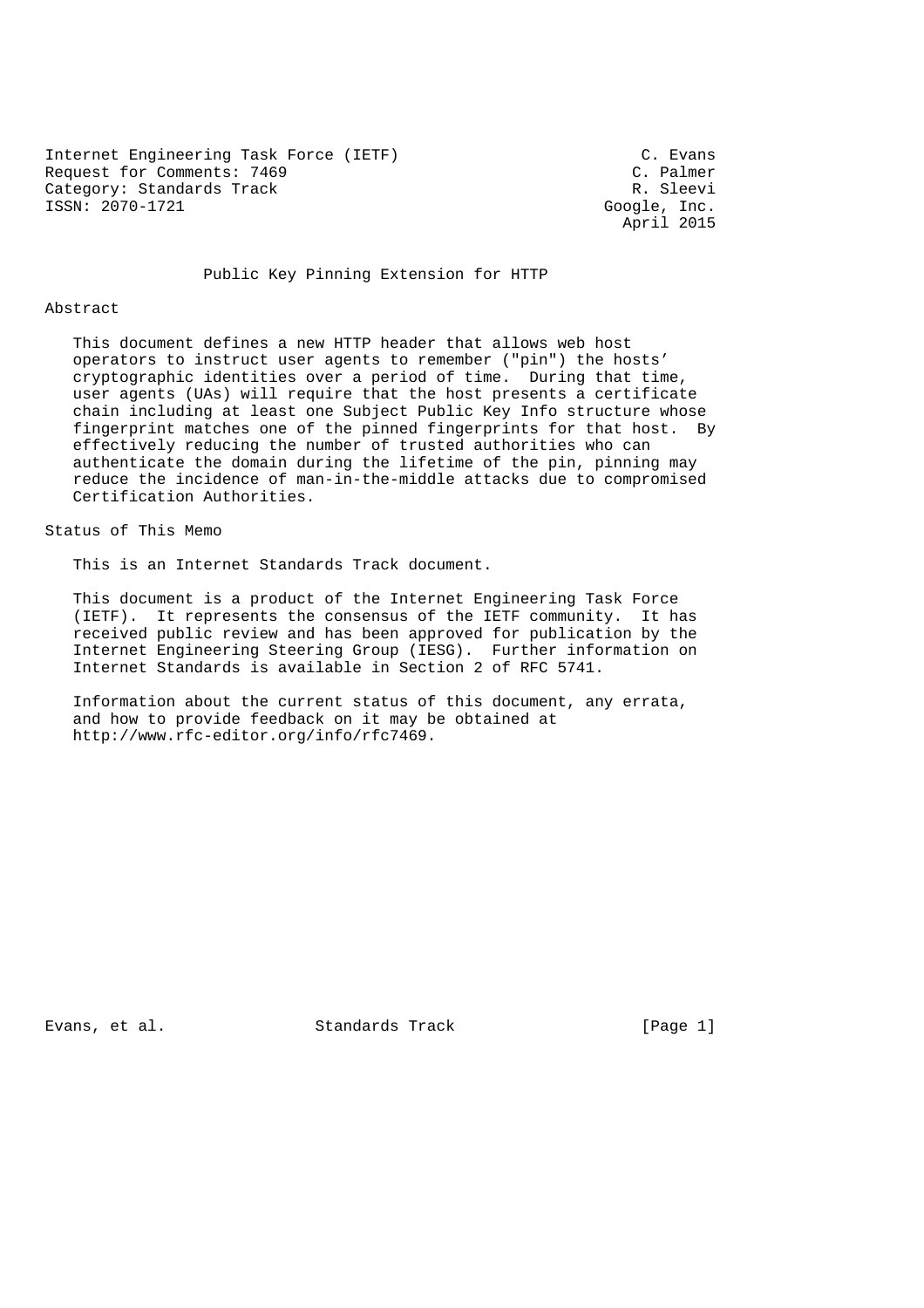### Copyright Notice

 Copyright (c) 2015 IETF Trust and the persons identified as the document authors. All rights reserved.

 This document is subject to BCP 78 and the IETF Trust's Legal Provisions Relating to IETF Documents (http://trustee.ietf.org/license-info) in effect on the date of publication of this document. Please review these documents carefully, as they describe your rights and restrictions with respect to this document. Code Components extracted from this document must include Simplified BSD License text as described in Section 4.e of the Trust Legal Provisions and are provided without warranty as described in the Simplified BSD License.

Evans, et al. Standards Track [Page 2]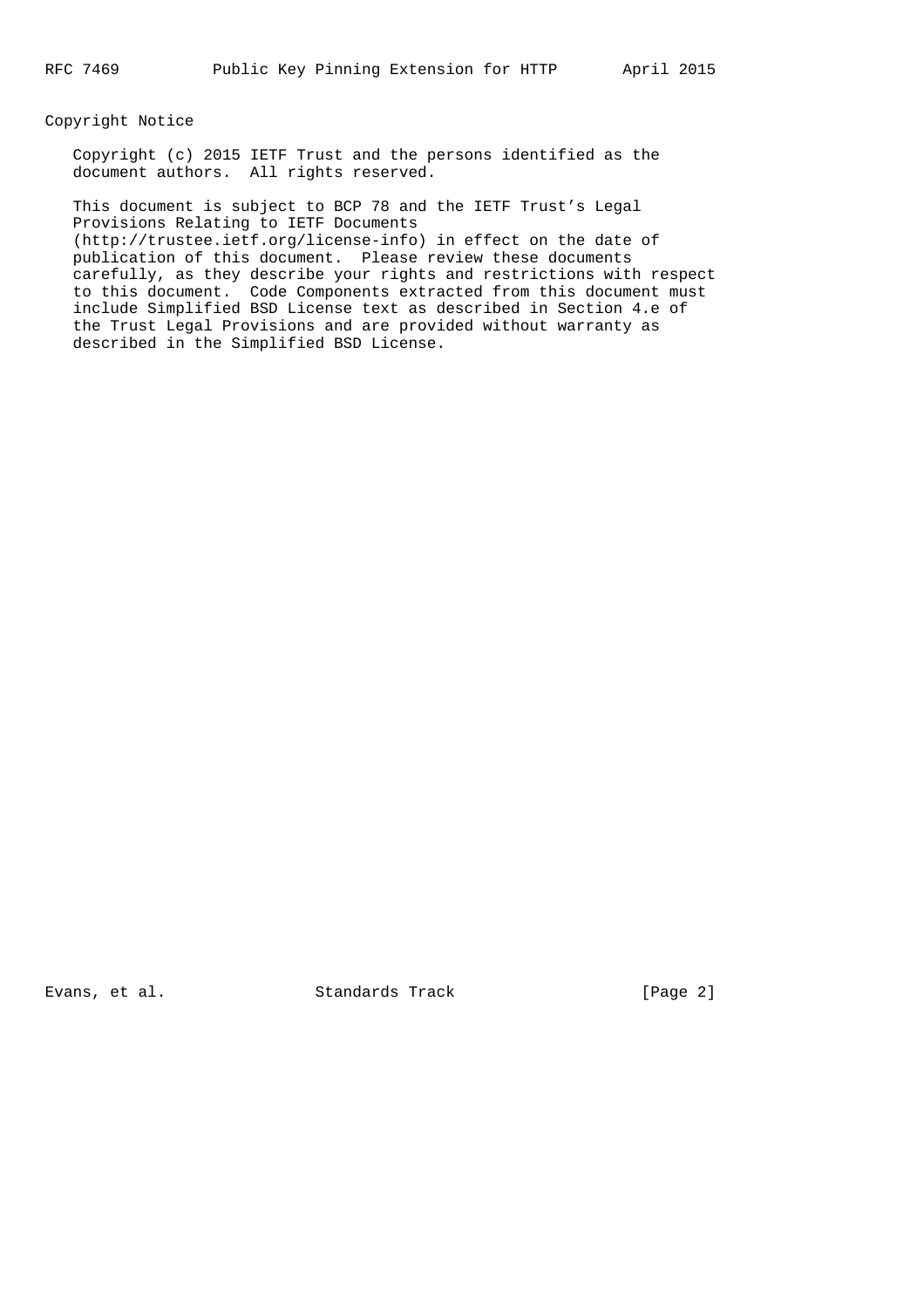# Table of Contents

| 1.                                                            | $\overline{4}$  |
|---------------------------------------------------------------|-----------------|
| 1.1.                                                          | 5               |
| Server and Client Behavior<br>2.1                             | 5               |
| Response Header Field Syntax<br>2.1.                          | 5               |
| The Pin Directive<br>2.1.1.                                   | $6\overline{6}$ |
| The max-age Directive<br>2.1.2.                               | 7               |
| The includeSubDomains Directive<br>2.1.3.                     | 7               |
| The report-uri Directive<br>2.1.4.                            | 7               |
| 2.1.5.                                                        | 8               |
| Server Processing Model<br>2.2.                               | $\mathsf{Q}$    |
| 2.2.1.<br>HTTP-over-Secure-Transport Request Type             | 9               |
| 2.2.2.<br>HTTP Request Type                                   | $\mathsf{Q}$    |
| 2.3. User Agent Processing Model                              | 10              |
| Public-Key-Pins Response Header Field Processing<br>2.3.1.    | 10              |
| Interaction of Public-Key-Pins and Public-Key-Pins-<br>2.3.2. |                 |
|                                                               | 11              |
| 2.3.3. Noting a Pinned Host - Storage Model                   | 11              |
| 2.3.4. HTTP-Equiv <meta/> Element Attribute                   | 13              |
| 2.4.                                                          | 13              |
| 2.5.                                                          | 14              |
| Validating Pinned Connections<br>2.6.                         | 15              |
| Interactions with Preloaded Pin Lists<br>2.7.                 | 16              |
| 2.8.                                                          |                 |
| Pinning Self-Signed End Entities                              | 16              |
| 3. Reporting Pin Validation Failure                           | 16              |
| 4.                                                            | 19              |
| 4.1.                                                          | 19              |
| Using includeSubDomains Safely<br>4.2.                        | 20              |
| 4.3.                                                          | 21              |
| Interactions With Cookie Scoping<br>4.4.                      | 21              |
| 4.5.                                                          | 21              |
|                                                               | 22              |
| б.                                                            | 24              |
| 7.                                                            | 24              |
| 8.                                                            | 24              |
| 8.1.<br>Normative References                                  | 24              |
| 8.2. Informative References                                   | 26              |
| Appendix A. Fingerprint Generation                            | 27              |
| Appendix B. Deployment Guidance                               | 27              |
|                                                               | 28              |
|                                                               | 28              |
|                                                               |                 |

Evans, et al. Standards Track [Page 3]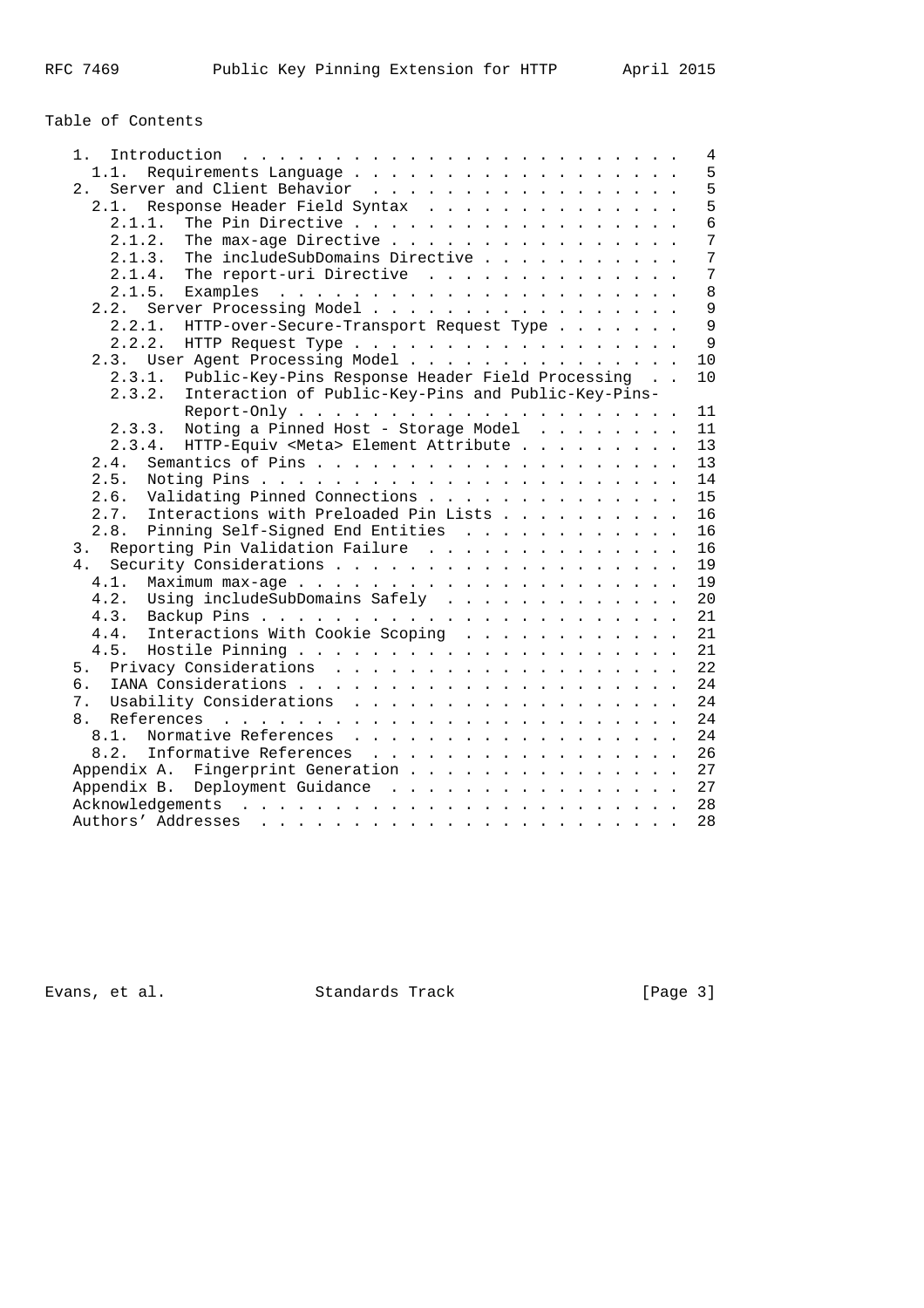#### 1. Introduction

 This document defines a new HTTP header that enables UAs to determine which Subject Public Key Info (SPKI) structures will be present in a web host's certificate chain in future Transport Layer Security (TLS) [RFC5246] connections.

 Deploying Public Key Pinning (PKP) safely will require operational and organizational maturity due to the risk that hosts may make themselves unavailable by pinning to a set of SPKIs that becomes invalid (see Section 4). With care, host operators can greatly reduce the risk of man-in-the-middle (MITM) attacks and other false authentication problems for their users without incurring undue risk.

 PKP is meant to be used together with HTTP Strict Transport Security (HSTS) [RFC6797], but it is possible to pin keys without requiring HSTS.

 A Pin is a relationship between a hostname and a cryptographic identity (in this document, one or more of the public keys in a chain of X.509 certificates). Pin Validation is the process a UA performs to ensure that a host is in fact authenticated with its previously established Pin.

 Key pinning is a trust-on-first-use (TOFU) mechanism. The first time a UA connects to a host, it lacks the information necessary to perform Pin Validation; UAs can only apply their normal cryptographic identity validation. (In this document, it is assumed that UAs apply X.509 certificate chain validation in accord with [RFC5280].)

 The UA will not be able to detect and thwart a MITM attacking the UA's first connection to the host. (However, the requirement that the MITM provide an X.509 certificate chain that can pass the UA's validation requirements, without error, mitigates this risk somewhat.) Worse, such a MITM can inject its own PKP header into the HTTP stream, and pin the UA to its own keys. To avoid post facto detection, the attacker would have to be in a position to intercept all future requests to the host from that UA.

 Thus, key pinning as described in this document is not a perfect defense against MITM attackers capable of passing certificate chain validation procedures -- nothing short of pre-shared keys can be. However, it provides significant value by allowing host operators to limit the number of certification authorities that can vouch for the host's identity, and allows UAs to detect in-process MITM attacks after the initial communication.

Evans, et al. Standards Track [Page 4]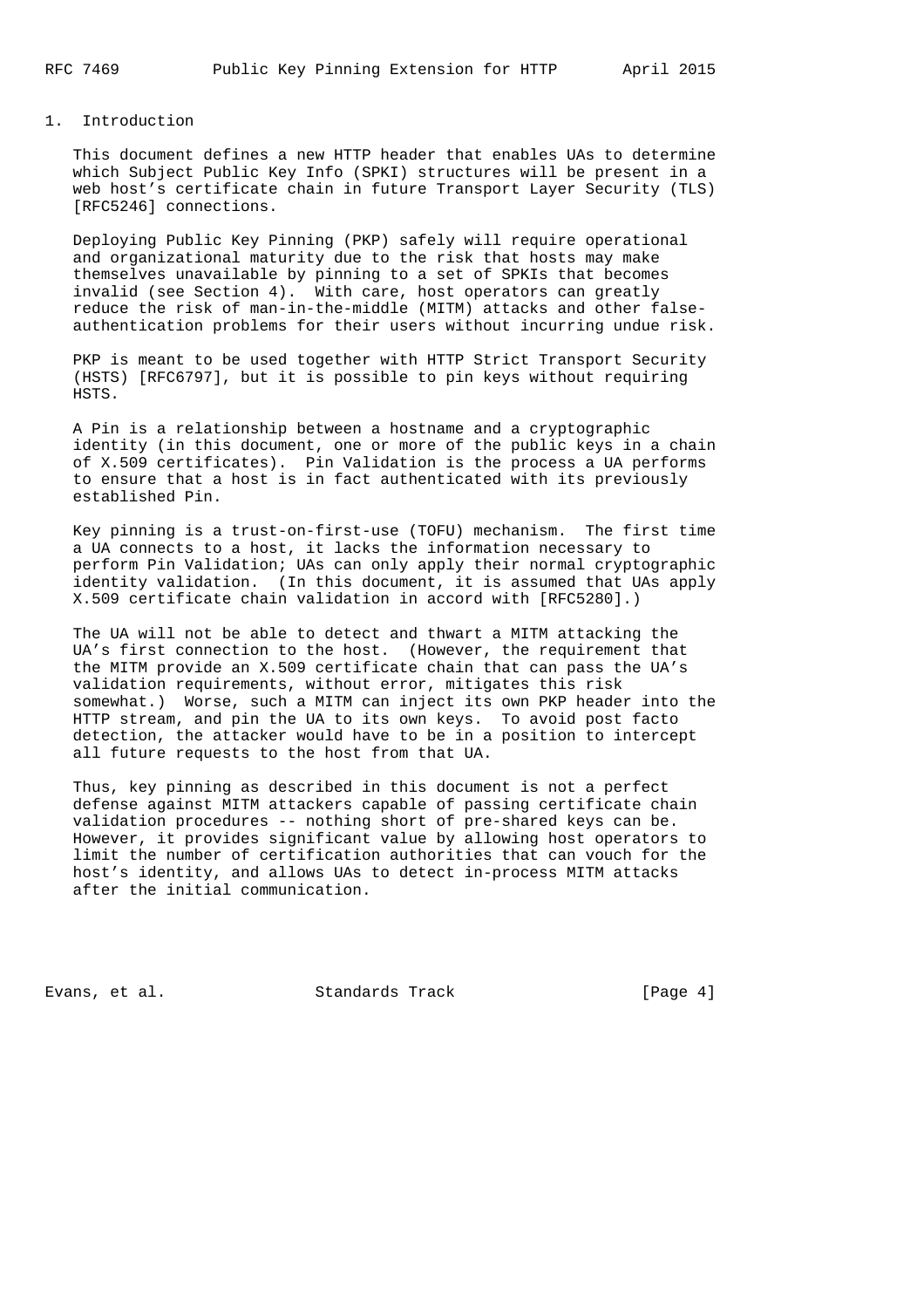#### 1.1. Requirements Language

 The key words "MUST", "MUST NOT", "REQUIRED", "SHALL", "SHALL NOT", "SHOULD", "SHOULD NOT", "RECOMMENDED", "MAY", and "OPTIONAL" in this document are to be interpreted as described in RFC 2119 [RFC2119].

2. Server and Client Behavior

2.1. Response Header Field Syntax

 The "Public-Key-Pins" and "Public-Key-Pins-Report-Only" header fields, also referred to within this specification as the PKP and PKP-RO header fields, respectively, are new response headers defined in this specification. They are used by a server to indicate that a UA should perform Pin Validation (Section 2.6) for the host emitting the response message, and to provide the necessary information for the UA to do so.

 Figure 1 describes the syntax (Augmented Backus-Naur Form) of the header fields, using the grammar defined in [RFC5234] and the rules defined in Section 3.2 of [RFC7230]. The field values of both header fields conform to the same rules.

Public-Key-Directives = directive \*( OWS ";" OWS directive )

| directive       |                 |  | = directive-name [ "=" directive-value ] |  |
|-----------------|-----------------|--|------------------------------------------|--|
| directive-name  | = token         |  |                                          |  |
| directive-value | = token         |  |                                          |  |
|                 | / quoted-string |  |                                          |  |
|                 |                 |  |                                          |  |

Figure 1: HPKP Header Syntax

 Optional white space (OWS) is used as defined in Section 3.2.3 of [RFC7230]. token and quoted-string are used as defined in Section 3.2.6 of [RFC7230].

 The directives defined in this specification are described below. The overall requirements for directives are:

1. The order of appearance of directives is not significant.

- 2. With the exception of pin-directives with the same pin-directive name (see below), a given directive MUST NOT appear more than once in a given header field. Directives are either optional or required, as stipulated in their definitions.
- 3. Directive names are case insensitive.

Evans, et al. Standards Track [Page 5]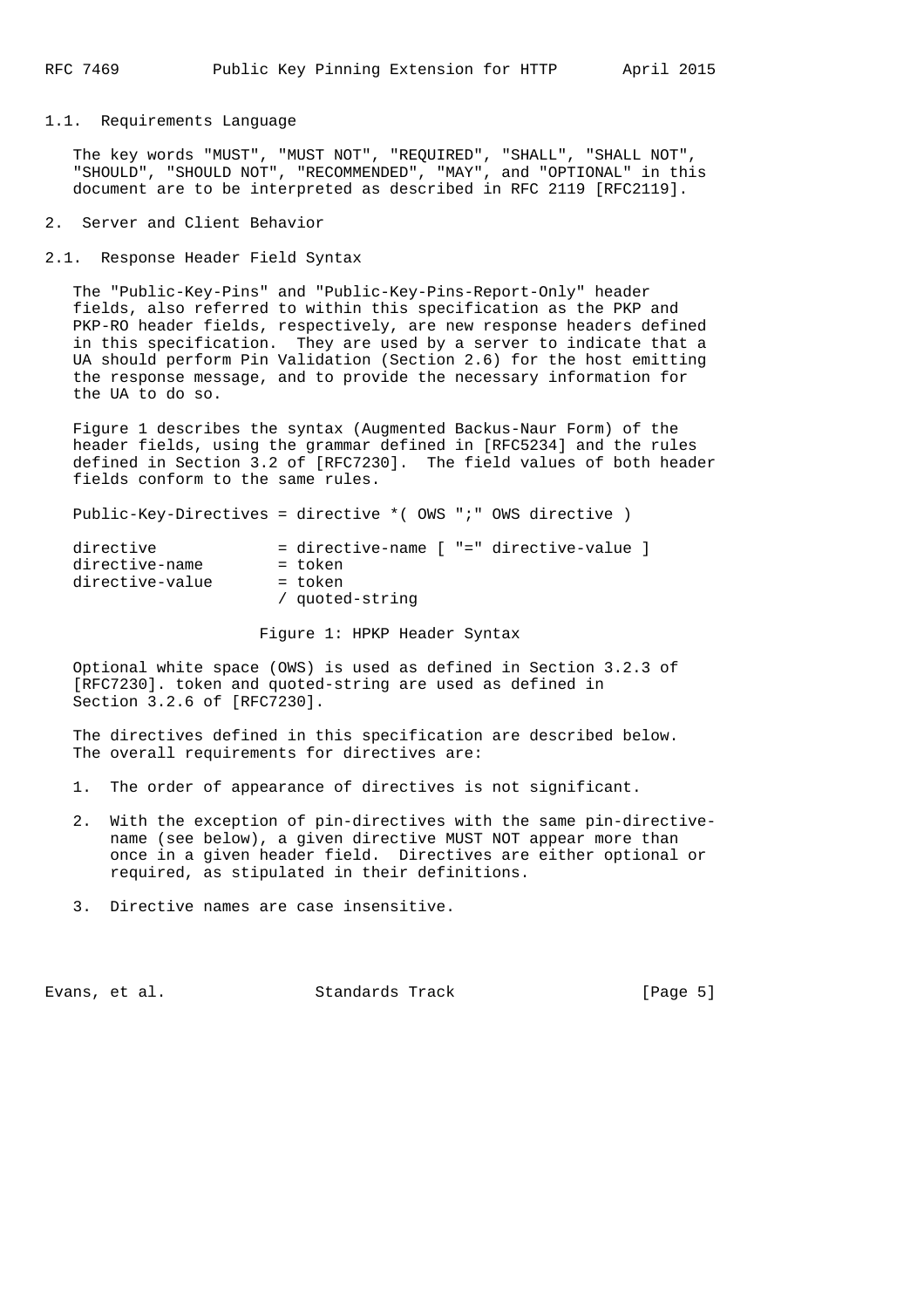- 4. UAs MUST ignore any header fields containing directives, or other header field value data, that do not conform to the syntax defined in this specification. In particular, UAs must not attempt to fix malformed header fields.
- 5. If a header field contains any directive(s) the UA does not recognize, the UA MUST ignore those directives.
- 6. If the PKP or PKP-RO header field otherwise satisfies the above requirements (1 through 5), the UA MUST process the directives it recognizes.

 Additional directives extending the semantic functionality of the header fields can be defined in other specifications. The first such specification will need to define a registry for such directives. Such future directives will be ignored by UAs implementing only this specification, as well as by generally non-conforming UAs.

 When a connection passes Pin Validation using the UA's noted Pins for the host at the time, the host becomes a Known Pinned Host.

2.1.1. The Pin Directive

 The pin directive specifies a way for web host operators to indicate a cryptographic identity that should be bound to a given web host. The syntax of a pin directive is as follows:

 pin-directive = pin-directive-name "=" pin-directive-value pin-directive-name = "pin-" token pin-directive-value = quoted-string

Figure 2: Pin Directive Syntax

 In the pin-directive, the token is the name of a cryptographic hash algorithm. The only algorithm allowed at this time is "sha256", i.e., the hash algorithm SHA256 [RFC6234]; additional algorithms may be allowed for use in this context in the future. The quoted-string is a sequence of base 64 digits: the base64-encoded SPKI Fingerprint [RFC4648] (see Section 2.4).

 According to the processing rules of Section 2.1, the UA MUST ignore pin-directives with tokens naming hash algorithms it does not recognize. If the set of remaining effective pin-directives is empty, and if the host is a Known Pinned Host, the UA MUST cease to consider the host as a Known Pinned Host (the UA should fail open). The UA should indicate to users that the host is no longer a Known Pinned Host.

Evans, et al. Standards Track [Page 6]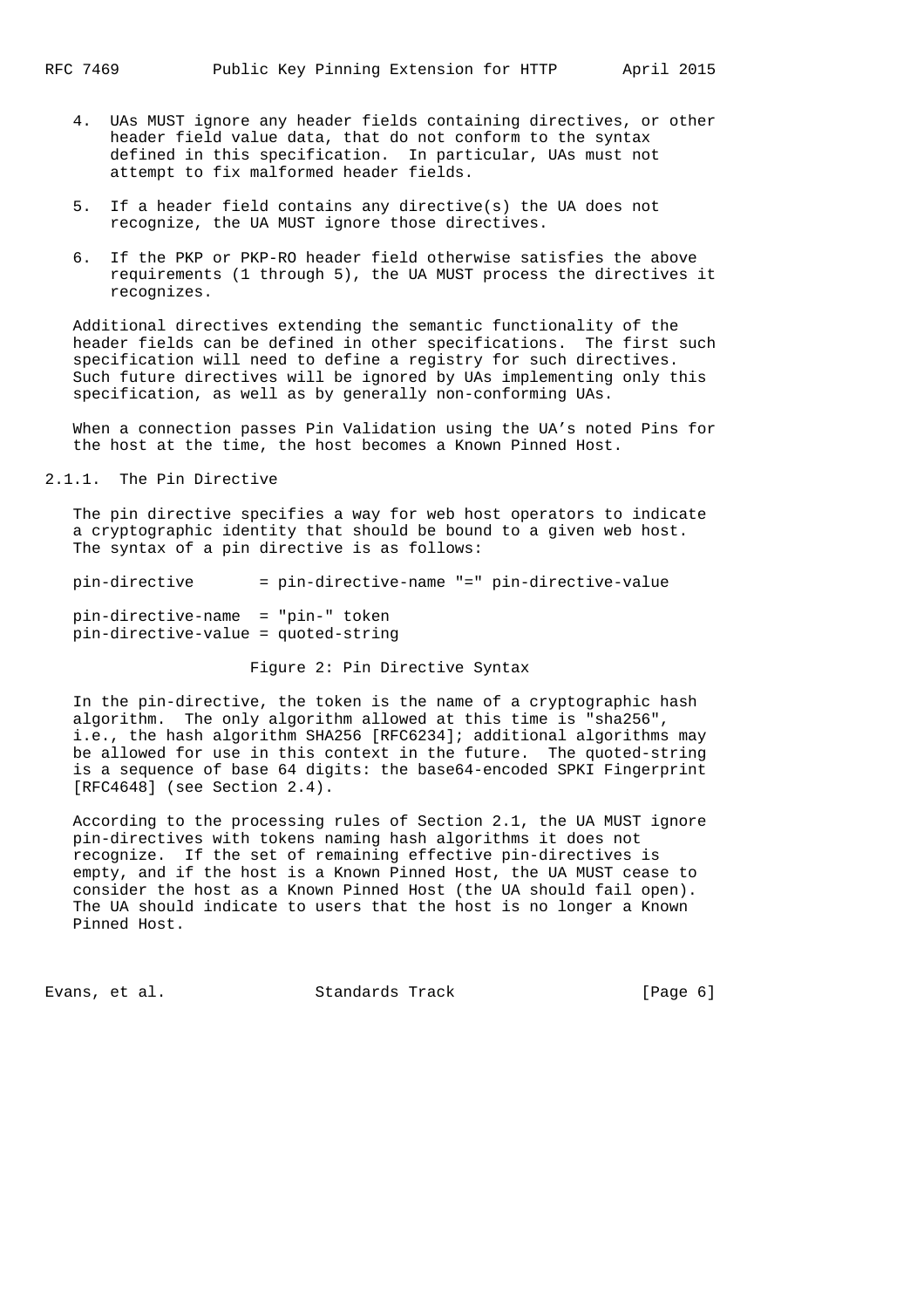Note, per the processing rules of Section 2.1, the pin-directive-name is case insensitive.

# 2.1.2. The max-age Directive

 The "max-age" directive specifies the number of seconds after the reception of the PKP header field during which the UA SHOULD regard the host (from whom the message was received) as a Known Pinned Host.

 The "max-age" directive is REQUIRED to be present within a "Public- Key-Pins" header field. The "max-age" directive is meaningless within a "Public-Key-Pins-Report-Only" header field, and UAs MUST ignore it and not cache the header. See Section 2.3.3.

 The max-age directive is REQUIRED to have a directive value, for which the syntax (after quoted-string unescaping, if necessary) is defined as:

 max-age-value = delta-seconds delta-seconds = 1\*DIGIT

Figure 3: max-age Value Syntax

delta-seconds is used as defined in [RFC7234], Section 1.2.1.

See Section 2.3.3 for limitations on the range of values for max-age.

#### 2.1.3. The includeSubDomains Directive

 The OPTIONAL includeSubDomains directive is a valueless directive that, if present (i.e., it is "asserted"), signals to the UA that the Pinning Policy applies to this Pinned Host as well as any subdomains of the host's domain name.

2.1.4. The report-uri Directive

 The OPTIONAL report-uri directive indicates the URI to which the UA SHOULD report Pin Validation failures (Section 2.6). The UA POSTs the reports to the given URI as described in Section 3.

 When used in the PKP or PKP-RO headers, the presence of a report-uri directive indicates to the UA that in the event of Pin Validation failure it SHOULD POST a report to the report-uri. If the header is Public-Key-Pins, the UA should do this in addition to terminating the connection (as described in Section 2.6).

Evans, et al. Standards Track [Page 7]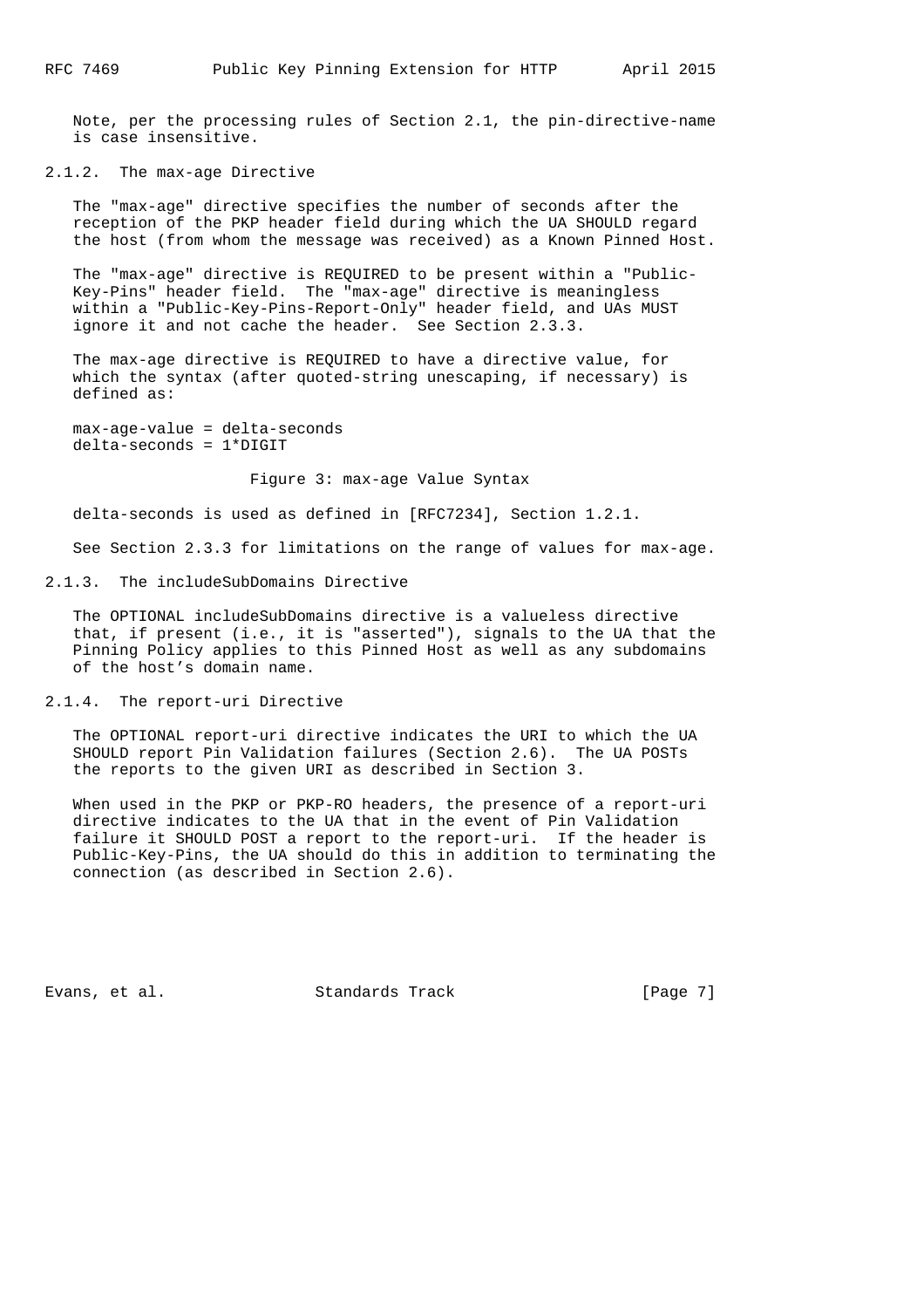Hosts may set report-uris that use HTTP or HTTPS. If the scheme in the report-uri is one that uses TLS (e.g., HTTPS), UAs MUST perform Pinning Validation when the host in the report-uri is a Known Pinned Host; similarly, UAs MUST apply HSTS if the host in the report-uri is a Known HSTS Host.

 Note that the report-uri need not necessarily be in the same Internet domain or web origin as the host being reported about.

 UAs SHOULD make their best effort to report Pin Validation failures to the report-uri, but they may fail to report in exceptional conditions. For example, if connecting the report-uri itself incurs a Pinning Validation failure or other certificate validation failure, the UA MUST cancel the connection. Similarly, if Known Pinned Host A sets a report-uri referring to Known Pinned Host B, and if B sets a report-uri referring to A, and if both hosts fail Pin Validation, the UA SHOULD detect and break the loop by failing to send reports to and about those hosts.

 In any case of report failure, the UA MAY attempt to re-send the report later.

 UAs SHOULD limit the rate at which they send reports. For example, it is unnecessary to send the same report to the same report-uri more than once per distinct set of declared Pins.

2.1.5. Examples

 Figure 4 shows some example PKP and PKP-RO response header fields. (Lines are folded to fit.)

 Public-Key-Pins: max-age=3000; pin-sha256="d6qzRu9zOECb90Uez27xWltNsj0e1Md7GkYYkVoZWmM="; pin-sha256="E9CZ9INDbd+2eRQozYqqbQ2yXLVKB9+xcprMF+44U1g="

 Public-Key-Pins: max-age=2592000; pin-sha256="E9CZ9INDbd+2eRQozYqqbQ2yXLVKB9+xcprMF+44U1g="; pin-sha256="LPJNul+wow4m6DsqxbninhsWHlwfp0JecwQzYpOLmCQ="

 Public-Key-Pins: max-age=2592000; pin-sha256="E9CZ9INDbd+2eRQozYqqbQ2yXLVKB9+xcprMF+44U1g="; pin-sha256="LPJNul+wow4m6DsqxbninhsWHlwfp0JecwQzYpOLmCQ="; report-uri="http://example.com/pkp-report"

```
 Public-Key-Pins-Report-Only: max-age=2592000;
    pin-sha256="E9CZ9INDbd+2eRQozYqqbQ2yXLVKB9+xcprMF+44U1g=";
    pin-sha256="LPJNul+wow4m6DsqxbninhsWHlwfp0JecwQzYpOLmCQ=";
     report-uri="https://other.example.net/pkp-report"
```
Evans, et al. Standards Track [Page 8]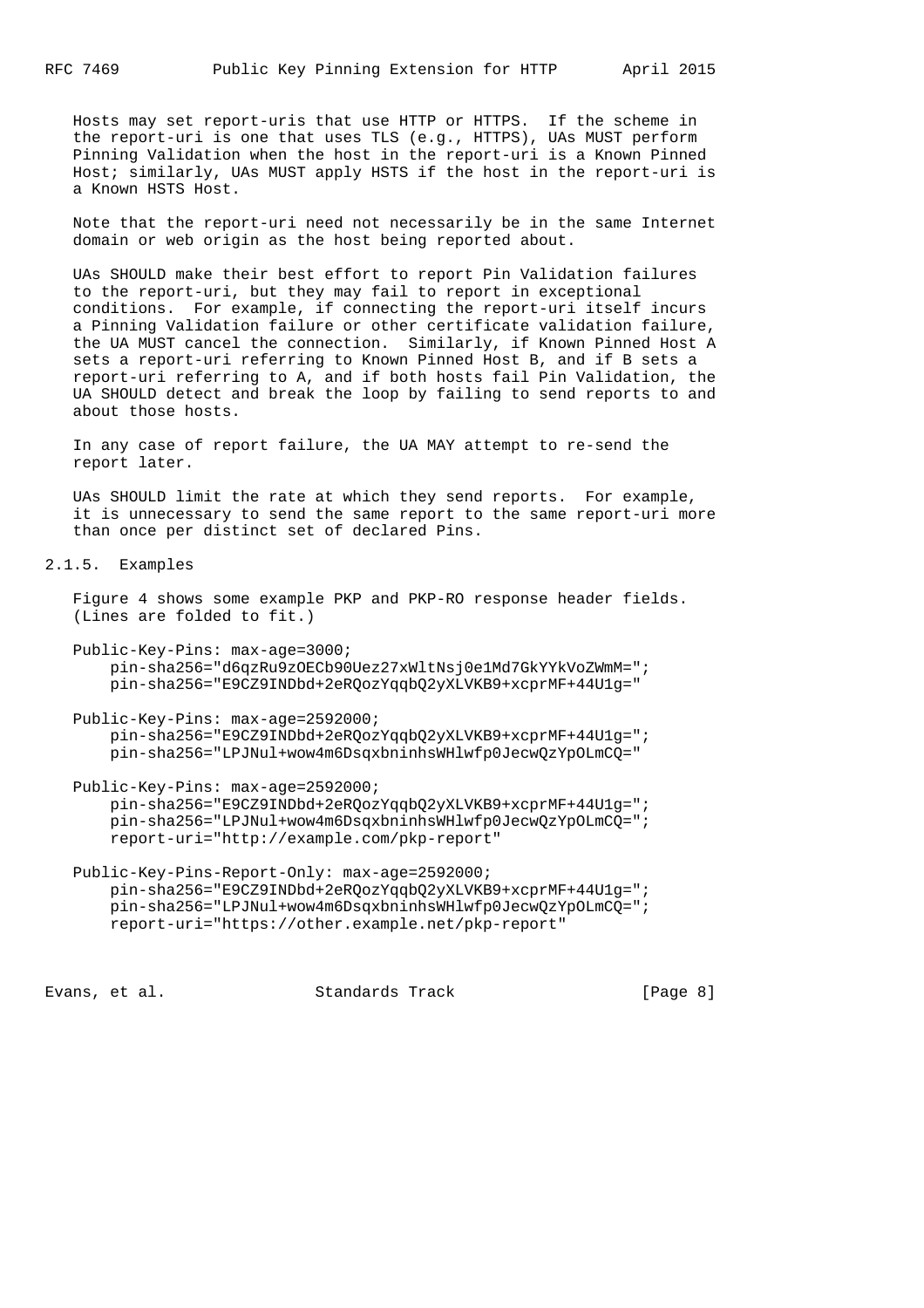```
 Public-Key-Pins:
     pin-sha256="d6qzRu9zOECb90Uez27xWltNsj0e1Md7GkYYkVoZWmM=";
     pin-sha256="LPJNul+wow4m6DsqxbninhsWHlwfp0JecwQzYpOLmCQ=";
     max-age=259200
```
Public-Key-Pins:

 pin-sha256="d6qzRu9zOECb90Uez27xWltNsj0e1Md7GkYYkVoZWmM="; pin-sha256="E9CZ9INDbd+2eRQozYqqbQ2yXLVKB9+xcprMF+44U1g="; pin-sha256="LPJNul+wow4m6DsqxbninhsWHlwfp0JecwQzYpOLmCQ="; max-age=10000; includeSubDomains

Figure 4: HTTP Public Key Pinning (HPKP) Header Examples

2.2. Server Processing Model

 This section describes the processing model that Pinned Hosts implement. The model has 2 parts: (1) the processing rules for HTTP request messages received over a secure transport (e.g., authenticated, non-anonymous TLS); and (2) the processing rules for HTTP request messages received over non-secure transports, such as TCP.

2.2.1. HTTP-over-Secure-Transport Request Type

 When replying to an HTTP request that was conveyed over a secure transport, a Pinned Host SHOULD include in its response exactly one PKP header field, exactly one PKP-RO header field, or one of each. Each instance of either header field MUST satisfy the grammar specified in Section 2.1.

 Establishing a given host as a Known Pinned Host, in the context of a given UA, is accomplished as follows:

- 1. Over the HTTP protocol running over secure transport, by correctly returning (per this specification) at least one valid PKP header field to the UA.
- 2. Through other mechanisms, such as a client-side preloaded Known Pinned Host List.
- 2.2.2. HTTP Request Type

 Pinned Hosts SHOULD NOT include the PKP header field in HTTP responses conveyed over non-secure transport. UAs MUST ignore any PKP header received in an HTTP response conveyed over non-secure transport.

Evans, et al. Standards Track [Page 9]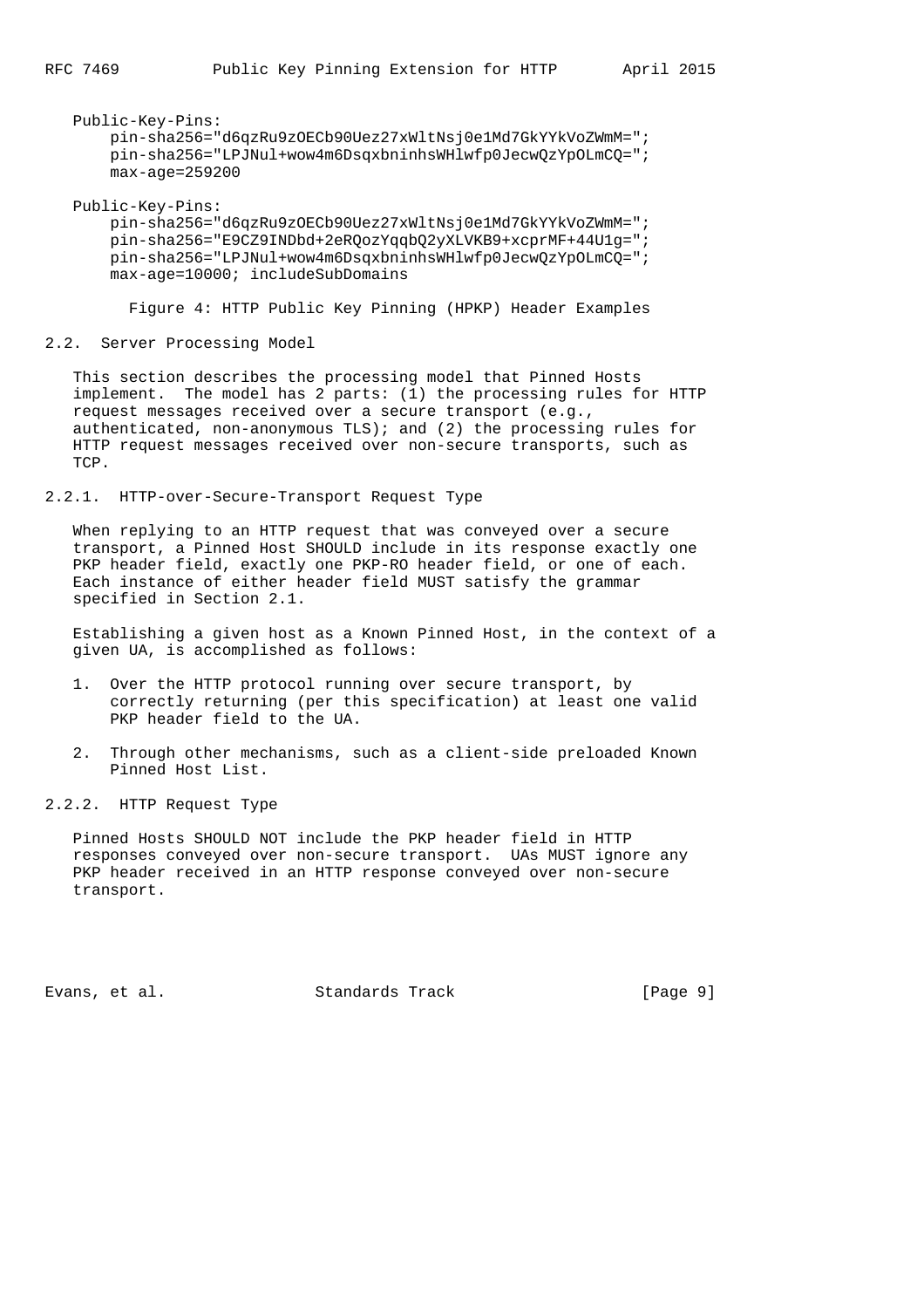2.3. User Agent Processing Model

 The UA processing model relies on parsing domain names. Note that internationalized domain names SHALL be canonicalized according to the scheme in Section 10 of [RFC6797].

2.3.1. Public-Key-Pins Response Header Field Processing

 If the UA receives, over a secure transport, an HTTP response that includes a PKP header field conforming to the grammar specified in Section 2.1, and there are no underlying secure transport errors or warnings (see Section 2.5), the UA MUST either:

 o Note the host as a Known Pinned Host if it is not already so noted (see Section 2.3.3),

or,

 o Update the UA's cached information for the Known Pinned Host if any of the max-age, includeSubDomains, or report-uri header field value directives convey information different from that already maintained by the UA.

 The max-age value is essentially a "time to live" value relative to the time of the most recent observation of the PKP header field. If the max-age header field value token has a value of 0, the UA MUST remove its cached Pinning Policy information (including the includeSubDomains directive, if asserted) if the Pinned Host is Known, or, MUST NOT note this Pinned Host if it is not yet Known.

 If a UA receives more than one PKP header field or more than one PKP- RO header field in an HTTP response message over secure transport, then the UA MUST process only the first PKP header field (if present) and only the first PKP-RO header field (if present).

 If the UA receives the HTTP response over insecure transport, or if the PKP header is not a Valid Pinning Header (see Section 2.5), the UA MUST ignore any present PKP header field(s). Similarly, if the UA receives the HTTP response over insecure transport, the UA MUST ignore any present PKP-RO header field(s). The UA MUST ignore any PKP or PKP-RO header fields not conforming to the grammar specified in Section 2.1.

Evans, et al. Standards Track [Page 10]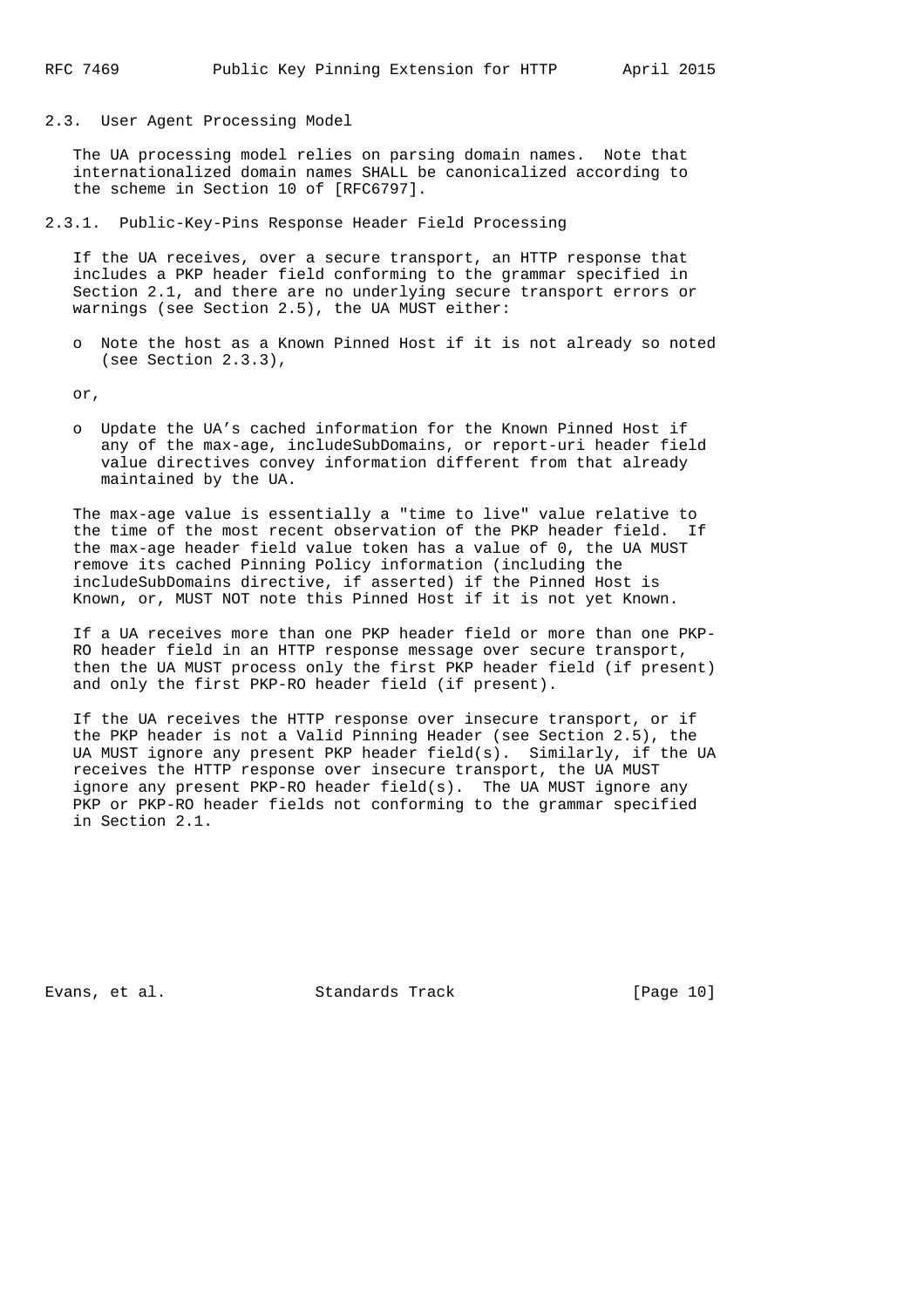2.3.2. Interaction of Public-Key-Pins and Public-Key-Pins-Report-Only

 A server MAY set both the "Public-Key-Pins" and "Public-Key-Pins- Report-Only" headers simultaneously. The headers do not interact with one another, but the UA MUST process the PKP header and SHOULD process both.

The headers are processed according to Section 2.3.1.

When the PKP-RO header is used with a report-uri, the UA SHOULD POST reports for Pin Validation failures to the indicated report-uri, although the UA MUST NOT enforce Pin Validation. That is, in the event of Pin Validation failure when the host has set the PKP-RO header, the UA performs Pin Validation to check whether or not it should POST a report, but not whether it should cause a connection failure.

 Note: There is no purpose to using the PKP-RO header without the report-uri directive. User Agents MAY discard such headers without interpreting them further.

 When the PKP header is used with a report-uri, the UA SHOULD POST reports for Pin Validation failures to the indicated report-uri, as well as enforce Pin Validation.

 If a host sets the PKP-RO header, the UA SHOULD note the Pins and directives given in the PKP-RO header, ignoring any max-age directive. If the UA does note the Pins and directives in the PKP-RO header, it SHOULD evaluate the specified policy and SHOULD report any would-be Pin Validation failures that would occur if the report-only policy were enforced.

 If a host sets both the PKP header and the PKP-RO header, the UA MUST note and enforce Pin Validation as specified by the PKP header, and SHOULD process the Pins and directives given in the PKP-RO header. If the UA does process the Pins and directives in the PKP-RO header, it SHOULD evaluate the specified policy and SHOULD report any would be Pin Validation failures that would occur if the report-only policy were enforced.

2.3.3. Noting a Pinned Host - Storage Model

 The Effective Pin Date of a Known Pinned Host is the time that the UA observed a Valid Pinning Header for the host. The Effective Expiration Date of a Known Pinned Host is the Effective Pin Date plus the max-age. A Known Pinned Host is "expired" if the Effective Expiration Date refers to a date in the past. The UA MUST ignore any expired Known Pinned Hosts in its cache.

Evans, et al. Standards Track [Page 11]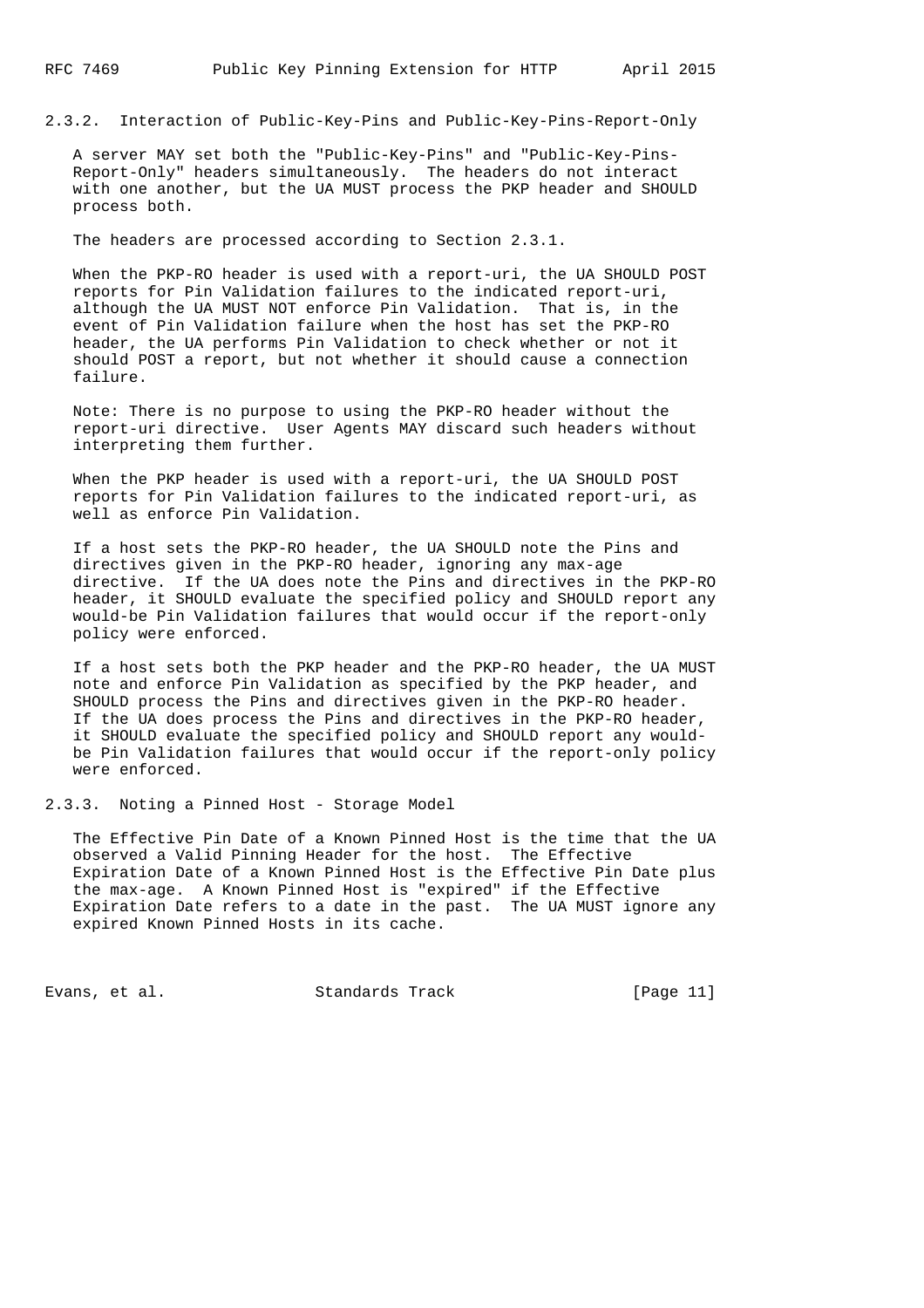For example, if a UA is beginning to perform Pin Validation for a Known Pinned Host and finds that the cached pinning information for the host indicates an Effective Expiration Date in the past, the UA MUST NOT continue with Pin Validation for the host, and MUST consider the host to no longer be a Known Pinned Host.

 Known Pinned Hosts are identified only by domain names, and never IP addresses. If the substring matching the host production from the Request-URI (of the message to which the host responded) syntactically matches the IP-literal or IPv4address productions from Section 3.2.2 of [RFC3986], then the UA MUST NOT note this host as a Known Pinned Host.

 Otherwise, if the substring does not congruently match an existing Known Pinned Host's domain name, per the matching procedure specified in Section 8.2 of [RFC6797], then the UA MUST add this host to the Known Pinned Host cache. The UA caches:

o the Pinned Host's domain name,

- o the Effective Expiration Date, or enough information to calculate it (the Effective Pin Date and the value of the max-age directive),
- o whether or not the includeSubDomains directive is asserted, and
- o the value of the report-uri directive, if present.

 If any other metadata from optional or future PKP header directives are present in the Valid Pinning Header, and the UA understands them, the UA MAY note them as well.

 UAs MAY set an upper limit on the value of max-age, so that UAs that have noted erroneous Pins (whether by accident or due to attack) have some chance of recovering over time. If the server sets a max-age greater than the UA's upper limit, the UA MAY behave as if the server set the max-age to the UA's upper limit. For example, if the UA caps max-age at 5,184,000 seconds (60 days), and a Pinned Host sets a max age directive of 90 days in its Valid Pinning Header, the UA MAY behave as if the max-age were effectively 60 days. (One way to achieve this behavior is for the UA to simply store a value of 60 days instead of the 90-day value provided by the Pinned Host.) For UA implementation guidance on how to select a maximum max-age, see Section 4.1.

 The UA MUST NOT modify any pinning metadata of any superdomain matched Known Pinned Host.

Evans, et al. Standards Track [Page 12]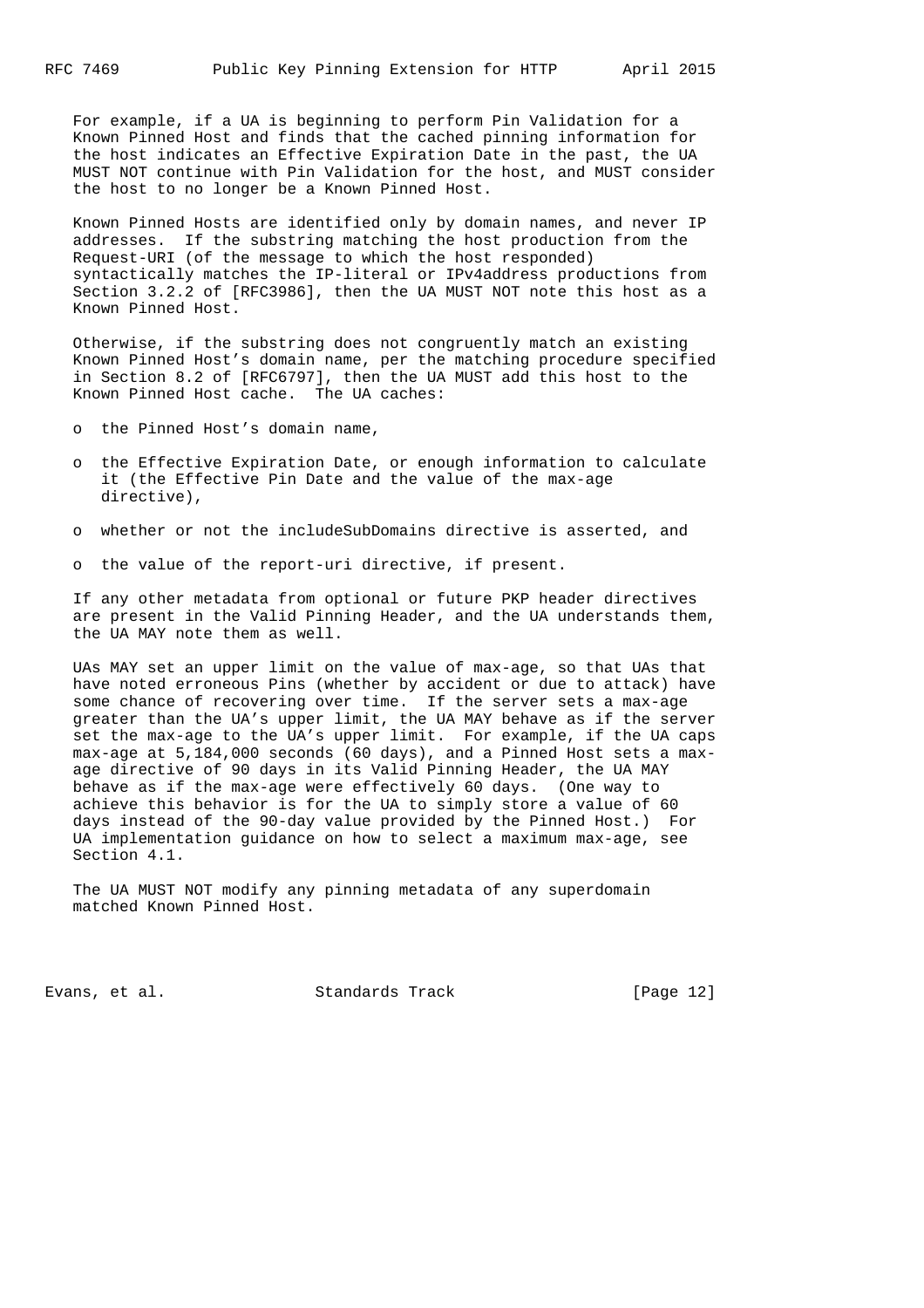The UA MUST NOT cache information derived from a PKP-RO header. (PKP-RO headers are useful only at the time of receipt and processing.)

2.3.4. HTTP-Equiv <Meta> Element Attribute

 UAs MUST NOT heed http-equiv="Public-Key-Pins" or http-equiv="Public-Key-Pins-Report-Only" attribute settings on <meta> elements [W3C.REC-html401-19991224] in received content.

2.4. Semantics of Pins

 An SPKI Fingerprint is defined as the output of a known cryptographic hash algorithm whose input is the DER-encoded ASN.1 representation of the Subject Public Key Info (SPKI) of an X.509 certificate. A Pin is defined as the combination of the known algorithm identifier and the SPKI Fingerprint computed using that algorithm.

 The SPKI Fingerprint is encoded in base 64 for use in an HTTP header [RFC4648].

 In this version of the specification, the known cryptographic hash algorithm is SHA-256, identified as "sha256" [RFC6234]. (Future specifications may add new algorithms and deprecate old ones.) UAs MUST ignore Pins for which they do not recognize the algorithm identifier. UAs MUST continue to process the rest of a PKP response header field and note Pins for algorithms they do recognize.

 Figure 5 reproduces the definition of the SubjectPublicKeyInfo structure in [RFC5280].

| SubjectPublicKeyInfo | $\mathcal{L} := \mathbb{S}$ EOUENCE |
|----------------------|-------------------------------------|
| algorithm            | AlgorithmIdentifier,                |
| subjectPublicKey     | BIT STRING                          |

AlgorithmIdentifier ::= SEQUENCE { algorithm OBJECT IDENTIFIER, parameters ANY DEFINED BY algorithm OPTIONAL }

Figure 5: SPKI Definition

 If the certificate's Subject Public Key Info is incomplete when taken in isolation, such as when holding a DSA key without domain parameters, a public key pin cannot be formed.

 We pin public keys, rather than entire certificates, to enable operators to generate new certificates containing old public keys (see [why-pin-key]).

Evans, et al. Standards Track [Page 13]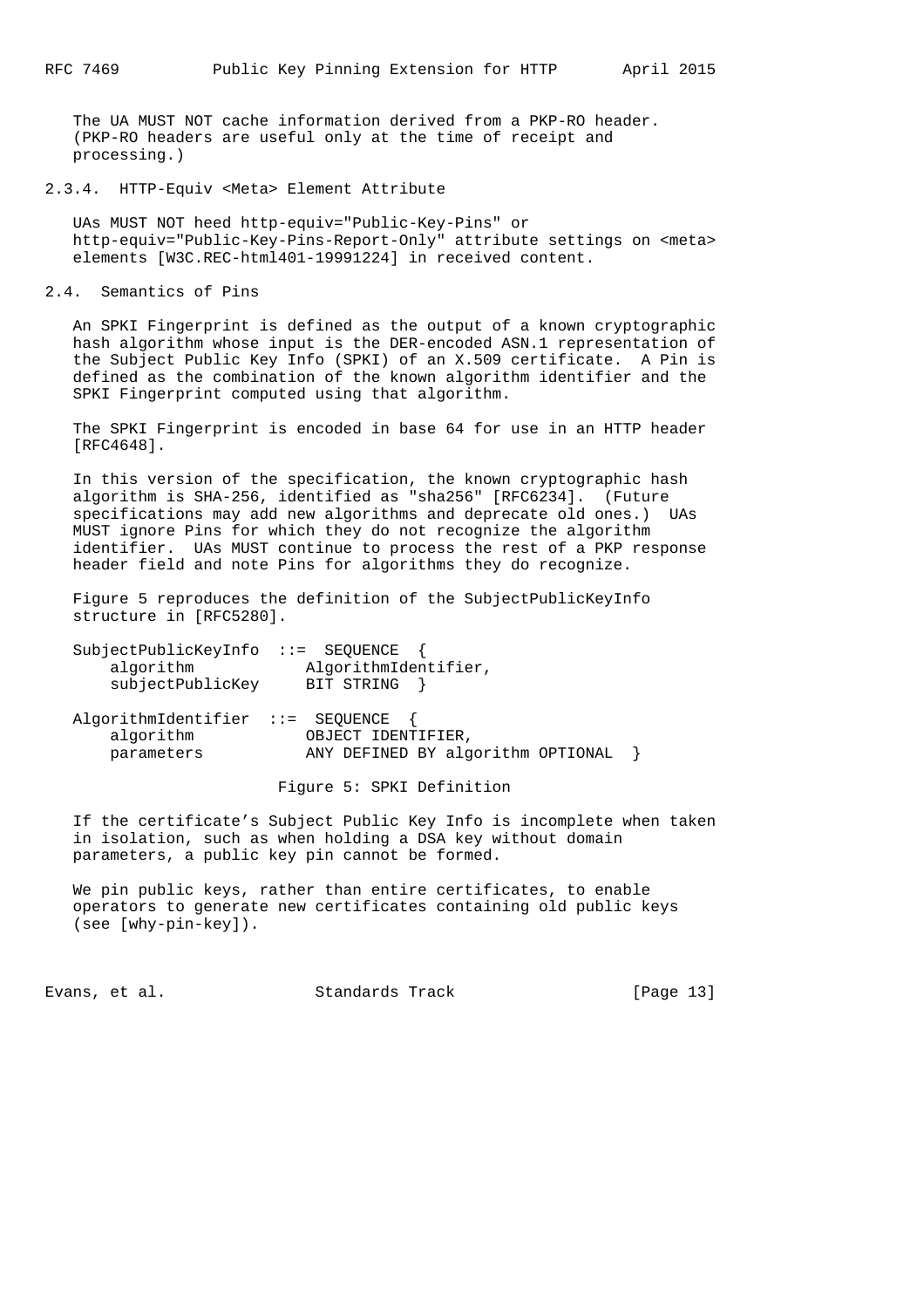See Appendix A for an example non-normative program that generates SPKI Fingerprints from certificates.

#### 2.5. Noting Pins

 Upon receipt of the PKP response header field, the UA notes the host as a Known Pinned Host, storing the Pins and their associated directives in non-volatile storage (for example, along with the HSTS metadata). The Pins and their associated directives are collectively known as Pinning Metadata.

 The UA MUST note the Pins for a Host if and only if all three of the following conditions hold:

- o It received the PKP response header field over an error-free TLS connection. If the host is a Pinned Host, this includes the validation added in Section 2.6.
- o The TLS connection was authenticated with a certificate chain containing at least one of the SPKI structures indicated by at least one of the given SPKI Fingerprints (see Section 2.6).
- o The given set of Pins contains at least one Pin that does NOT refer to an SPKI in the certificate chain. (That is, the host must set a Backup Pin; see Section 4.3.)

 If the PKP response header field does not meet all three of these criteria, the UA MUST NOT note the host as a Pinned Host. A PKP response header field that meets all these criteria is known as a Valid Pinning Header.

 Whenever a UA receives a Valid Pinning Header, it MUST set its Pinning Metadata to the exact Pins, Effective Expiration Date (computed from max-age), and (if any) report-uri given in the most recently received Valid Pinning Header.

 For forward compatibility, the UA MUST ignore any unrecognized PKP and PKP-RO header directives, while still processing those directives it does recognize. Section 2.1 specifies the directives max-age, Pins, includeSubDomains, and report-uri, but future specifications and implementations might use additional directives.

 Upon receipt of a PKP-RO response header field, the UA SHOULD evaluate the policy expressed in the field, and SHOULD generate and send a report (see Section 3). However, failure to validate the Pins in the field MUST have no effect on the validity or non-validity of the policy expressed in the PKP field or in previously noted Pins for the Known Pinned Host.

Evans, et al. Standards Track [Page 14]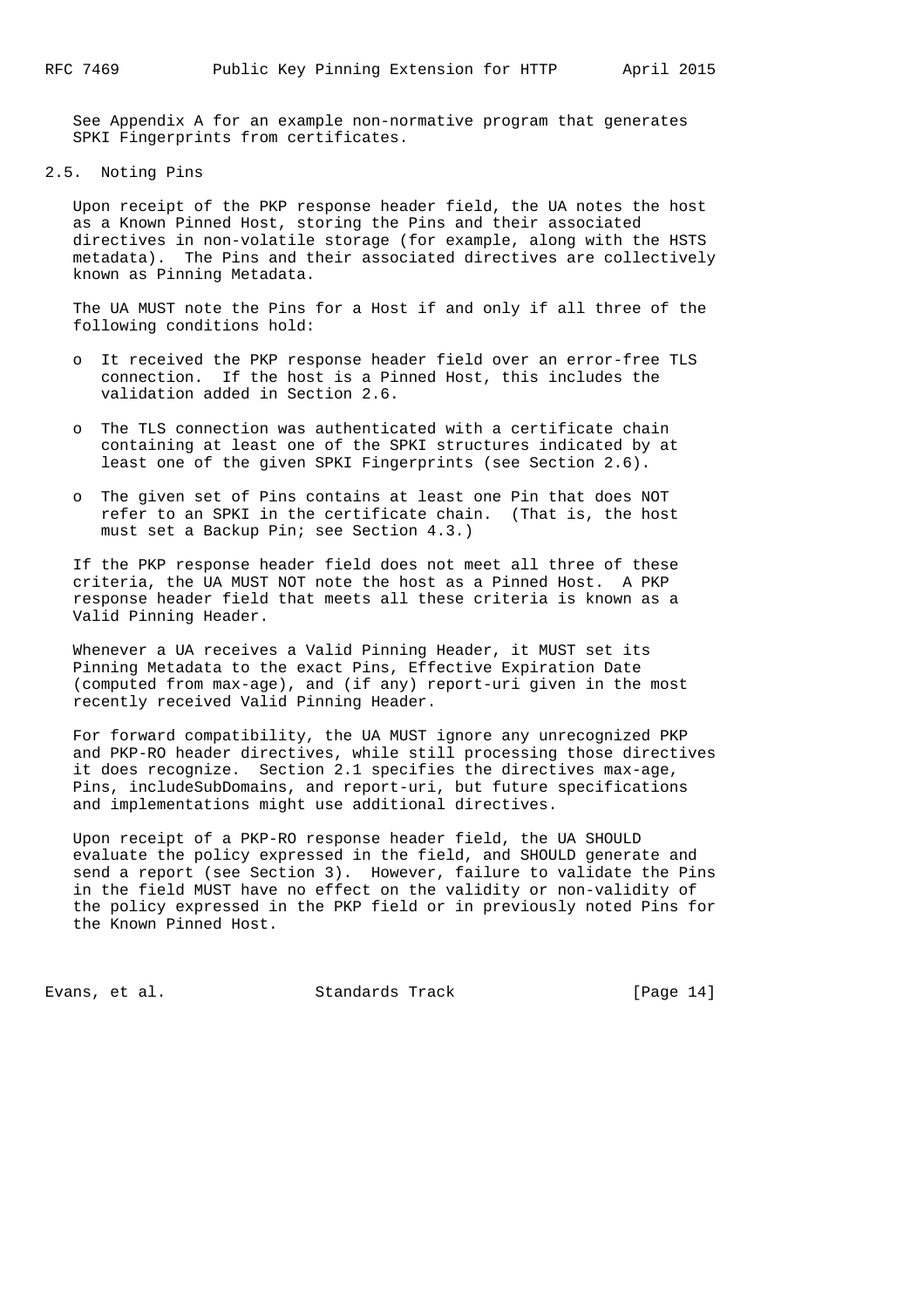The UA need not note any Pins or other policy expressed in the PKP-RO response header field, except for the purpose of determining that it has already sent a report for a given policy. UAs SHOULD make a best effort not to inundate report-uris with redundant reports.

2.6. Validating Pinned Connections

 When a UA connects to a Pinned Host using a TLS connection, if the TLS connection has errors, the UA MUST terminate the connection without allowing the user to proceed anyway. (This behavior is the same as that required by [RFC6797].)

 If the connection has no errors, then the UA will determine whether to apply a new, additional correctness check: Pin Validation. A UA SHOULD perform Pin Validation whenever connecting to a Known Pinned Host, as soon as possible (e.g., immediately after receiving the Server Certificate message). It is acceptable to allow Pin Validation to be disabled for some Hosts according to local policy. For example, a UA may disable Pin Validation for Pinned Hosts whose validated certificate chain terminates at a user-defined trust anchor, rather than a trust anchor built-in to the UA (or underlying platform).

 To perform Pin Validation, the UA will compute the SPKI Fingerprints for each certificate in the Pinned Host's validated certificate chain, using each supported hash algorithm for each certificate. (As described in Section 2.4, certificates whose SPKI cannot be taken in isolation cannot be pinned.) The UA MUST ignore superfluous certificates in the chain that do not form part of the validating chain. The UA will then check that the set of these SPKI Fingerprints intersects the set of SPKI Fingerprints in that Pinned Host's Pinning Metadata. If there is set intersection, the UA continues with the connection as normal. Otherwise, the UA MUST treat this Pin Validation failure as a non-recoverable error. Any procedure that matches the results of this Pin Validation procedure is considered equivalent.

 A UA that has previously noted a host as a Known Pinned Host MUST perform Pin Validation when setting up the TLS session, before beginning an HTTP conversation over the TLS channel.

 UAs send validation failure reports only when Pin Validation is actually in effect. Pin Validation might not be in effect, e.g., because the user has elected to disable it, or because a presented certificate chain chains up to a user-defined trust anchor. In such cases, UAs SHOULD NOT send reports.

Evans, et al. Standards Track [Page 15]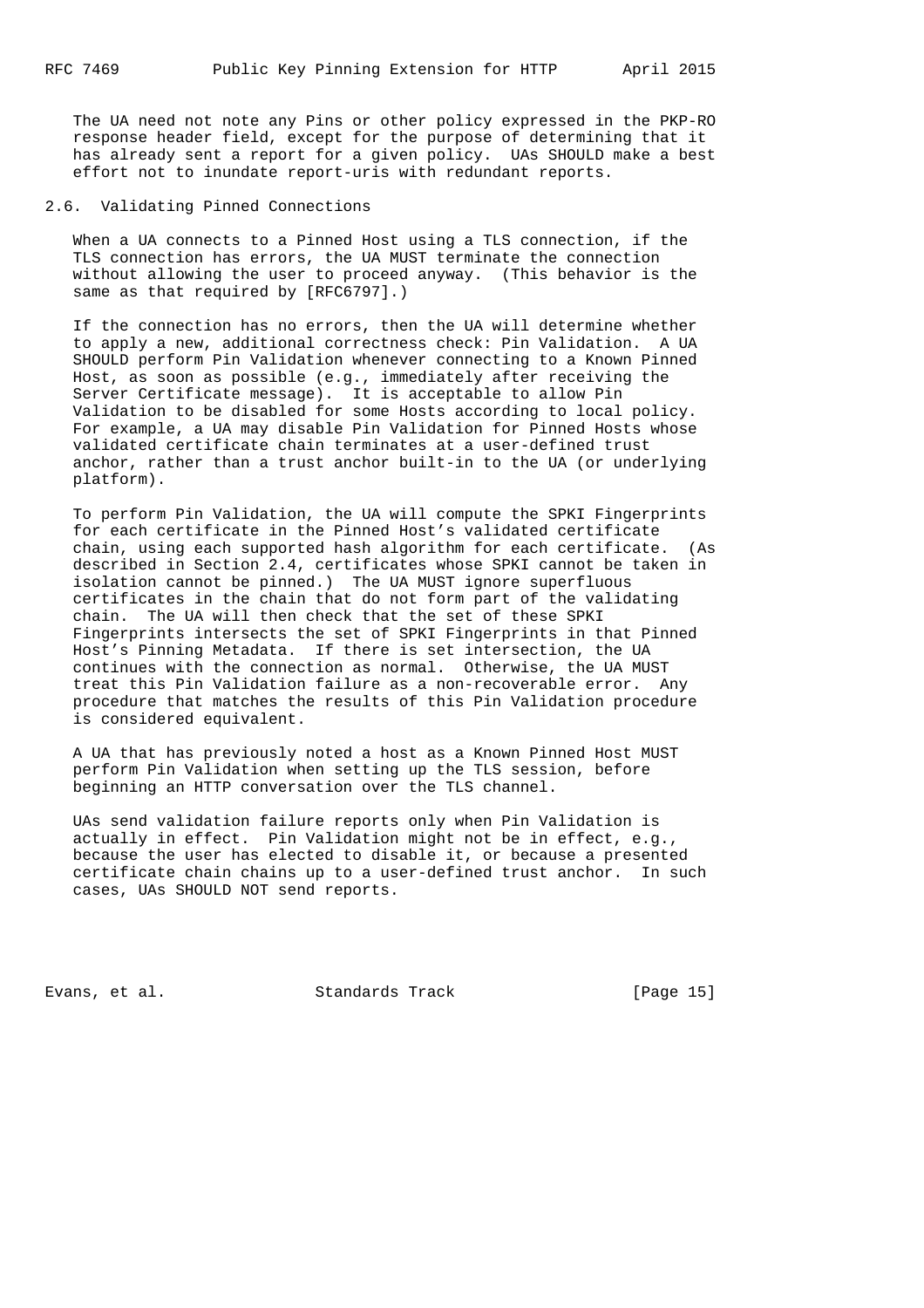#### 2.7. Interactions with Preloaded Pin Lists

 UAs MAY choose to implement additional sources of pinning information, such as through built-in lists of pinning information. Such UAs should allow users to override such additional sources, including disabling them from consideration.

 The effective policy for a Known Pinned Host that has both built-in Pins and Pins from previously observed PKP header response fields is implementation-defined.

#### 2.8. Pinning Self-Signed End Entities

 If UAs accept hosts that authenticate themselves with self-signed end entity certificates, they MAY also allow hosts to pin the public keys in such certificates. The usability and security implications of this practice are outside the scope of this specification.

3. Reporting Pin Validation Failure

 When a Known Pinned Host has set the report-uri directive, the UA SHOULD report Pin Validation failures to the indicated URI. The UA does this by POSTing a JSON [RFC7159] message to the URI; the JSON message takes this form:

```
 {
   "date-time": date-time,
   "hostname": hostname,
   "port": port,
   "effective-expiration-date": expiration-date,
   "include-subdomains": include-subdomains,
   "noted-hostname": noted-hostname,
   "served-certificate-chain": [
    pem1, ... pemN
   ],
   "validated-certificate-chain": [
   pem1, ... pemN
   ],
   "known-pins": [
    known-pin1, ... known-pinN
   ]
 }
```
### Figure 6: JSON Report Format

 Whitespace outside of quoted strings is not significant. The key/ value pairs may appear in any order, but each MUST appear only once.

Evans, et al. Standards Track [Page 16]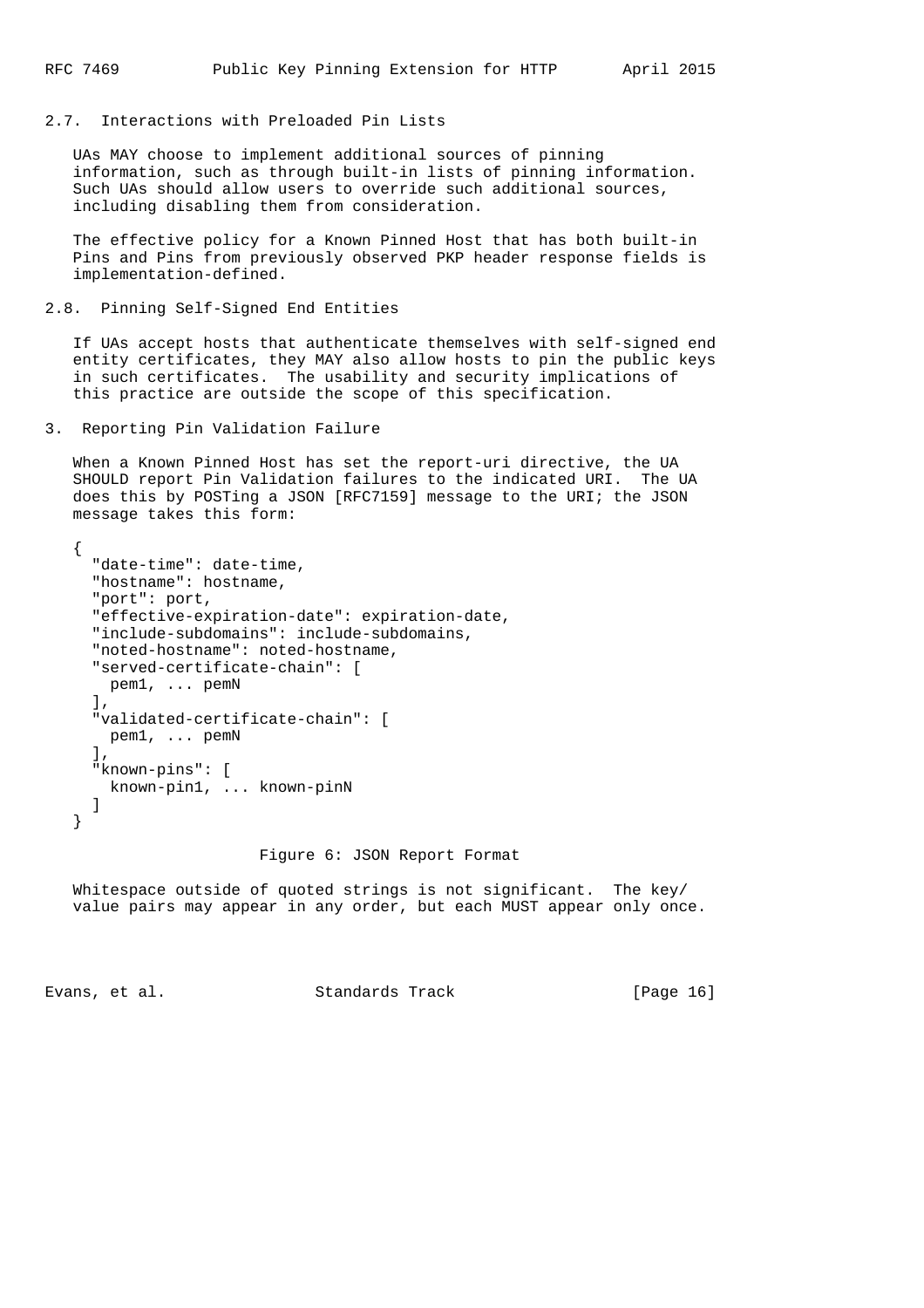The date-time indicates the time the UA observed the Pin Validation failure. It is provided as a string formatted according to Section 5.6, "Internet Date/Time Format", of [RFC3339].

 The hostname is the hostname to which the UA made the original request that failed Pin Validation. It is provided as a string.

 The port is the port to which the UA made the original request that failed Pin Validation. It is provided as an integer.

 The effective-expiration-date is the Effective Expiration Date for the noted Pins. It is provided as a string formatted according to Section 5.6, "Internet Date/Time Format", of [RFC3339].

 include-subdomains indicates whether or not the UA has noted the includeSubDomains directive for the Known Pinned Host. It is provided as one of the JSON identifiers "true" or "false".

 noted-hostname indicates the hostname that the UA noted when it noted the Known Pinned Host. This field allows operators to understand why Pin Validation was performed for, e.g., foo.example.com when the noted Known Pinned Host was example.com with includeSubDomains set.

 The served-certificate-chain is the certificate chain, as served by the Known Pinned Host during TLS session setup. It is provided as an array of strings; each string pem1, ... pemN is the Privacy-Enhanced Mail (PEM) representation of each X.509 certificate as described in [RFC7468].

 The validated-certificate-chain is the certificate chain, as constructed by the UA during certificate chain verification. (This may differ from the served-certificate-chain.) It is provided as an array of strings; each string pem1, ... pemN is the PEM representation of each X.509 certificate as described in [RFC7468]. UAs that build certificate chains in more than one way during the validation process SHOULD send the last chain built. In this way, they can avoid keeping too much state during the validation process.

 The known-pins are the Pins that the UA has noted for the Known Pinned Host. They are provided as an array of strings with the syntax:

known-pin = token "=" quoted-string

Figure 7: Known Pin Syntax

Evans, et al. Standards Track [Page 17]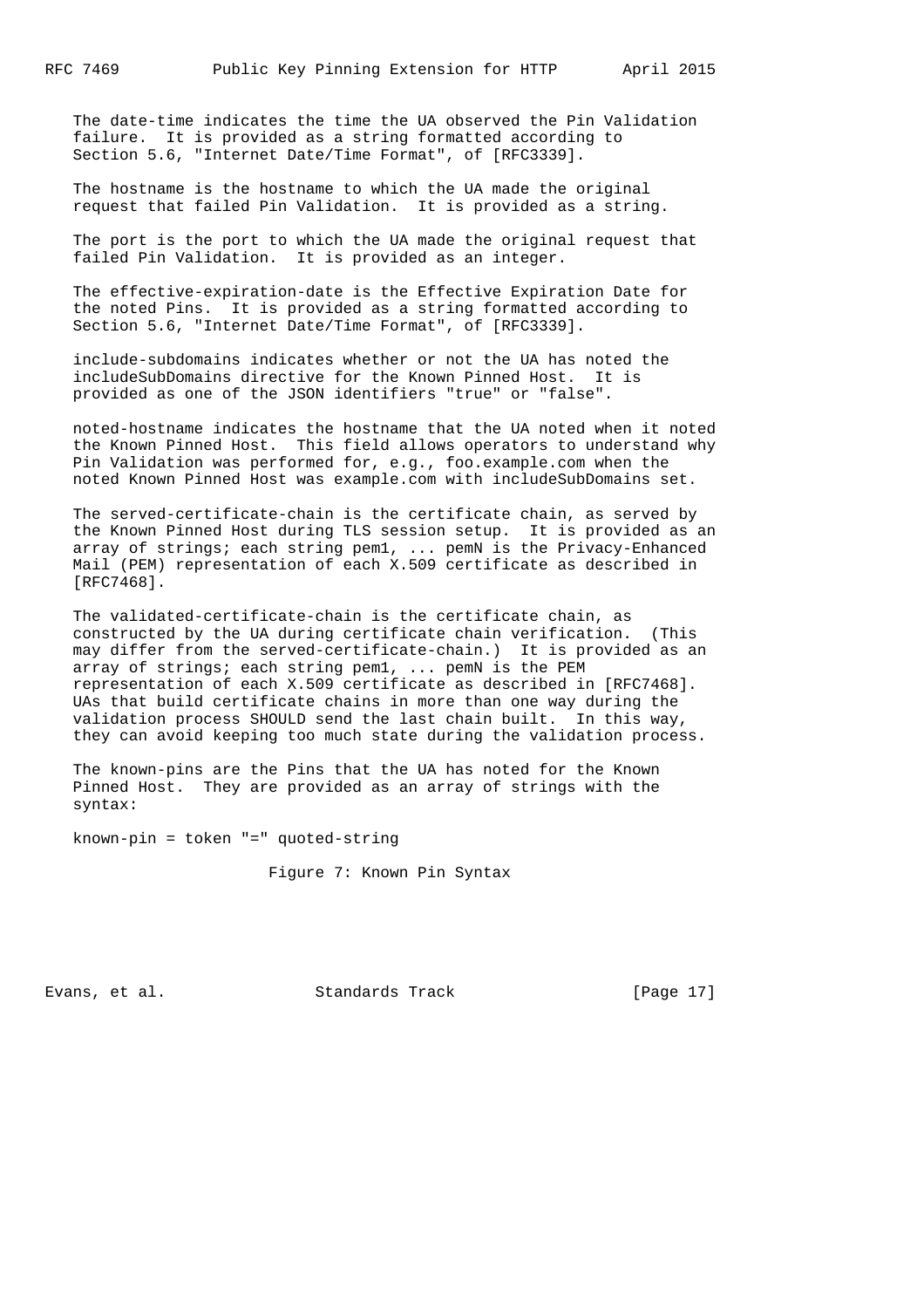As in Section 2.4, the token refers to the algorithm name, and the quoted-string refers to the base64 encoding of the SPKI Fingerprint. When formulating the JSON POST body, the UA MUST either use single quoted JSON strings or use double-quoted JSON strings and backslash escape the embedded double quotes in the quoted-string part of the known-pin.

 Figure 8 shows an example of a Pin Validation failure report. (PEM strings are shown on multiple lines for readability.)

```
 {
     "date-time": "2014-04-06T13:00:50Z",
     "hostname": "www.example.com",
     "port": 443,
     "effective-expiration-date": "2014-05-01T12:40:50Z"
     "include-subdomains": false,
     "served-certificate-chain": [
       "-----BEGIN CERTIFICATE-----\n
      MIIEBDCCAuygAwIBAgIDAjppMA0GCSqGSIb3DQEBBQUAMEIxCzAJBgNVBAYTAlVT\n
      ...
      HFa9llF7b1cq26KqltyMdMKVvvBulRP/F/A8rLIQjcxz++iPAsbw+zOzlTvjwsto\n
      WHPbqCRiOwY1nQ2pM714A5AuTHhdUDqB1O6gyHA43LL5Z/qHQF1hwFGPa4NrzQU6\n
      yuGnBXj8ytqU0CwIPX4WecigUCAkVDNx\n
       -----END CERTIFICATE-----",
       ...
     ],
     "validated-certificate-chain": [
      "-----BEGIN CERTIFICATE-----\n
      MIIEBDCCAuygAwIBAgIDAjppMA0GCSqGSIb3DQEBBQUAMEIxCzAJBgNVBAYTAlVT\n
 ...
      HFa9llF7b1cq26KqltyMdMKVvvBulRP/F/A8rLIQjcxz++iPAsbw+zOzlTvjwsto\n
      WHPbqCRiOwY1nQ2pM714A5AuTHhdUDqB1O6gyHA43LL5Z/qHQF1hwFGPa4NrzQU6\n
      yuGnBXj8ytqU0CwIPX4WecigUCAkVDNx\n
       -----END CERTIFICATE-----",
       ...
    \mathbf{I},
     "known-pins": [
      'pin-sha256="d6qzRu9zOECb90Uez27xWltNsj0e1Md7GkYYkVoZWmM="',
       "pin-sha256=\"E9CZ9INDbd+2eRQozYqqbQ2yXLVKB9+xcprMF+44U1g=\""
     ]
   }
```

```
 Figure 8: Pin Validation Failure Report Example
```
Evans, et al. Standards Track [Page 18]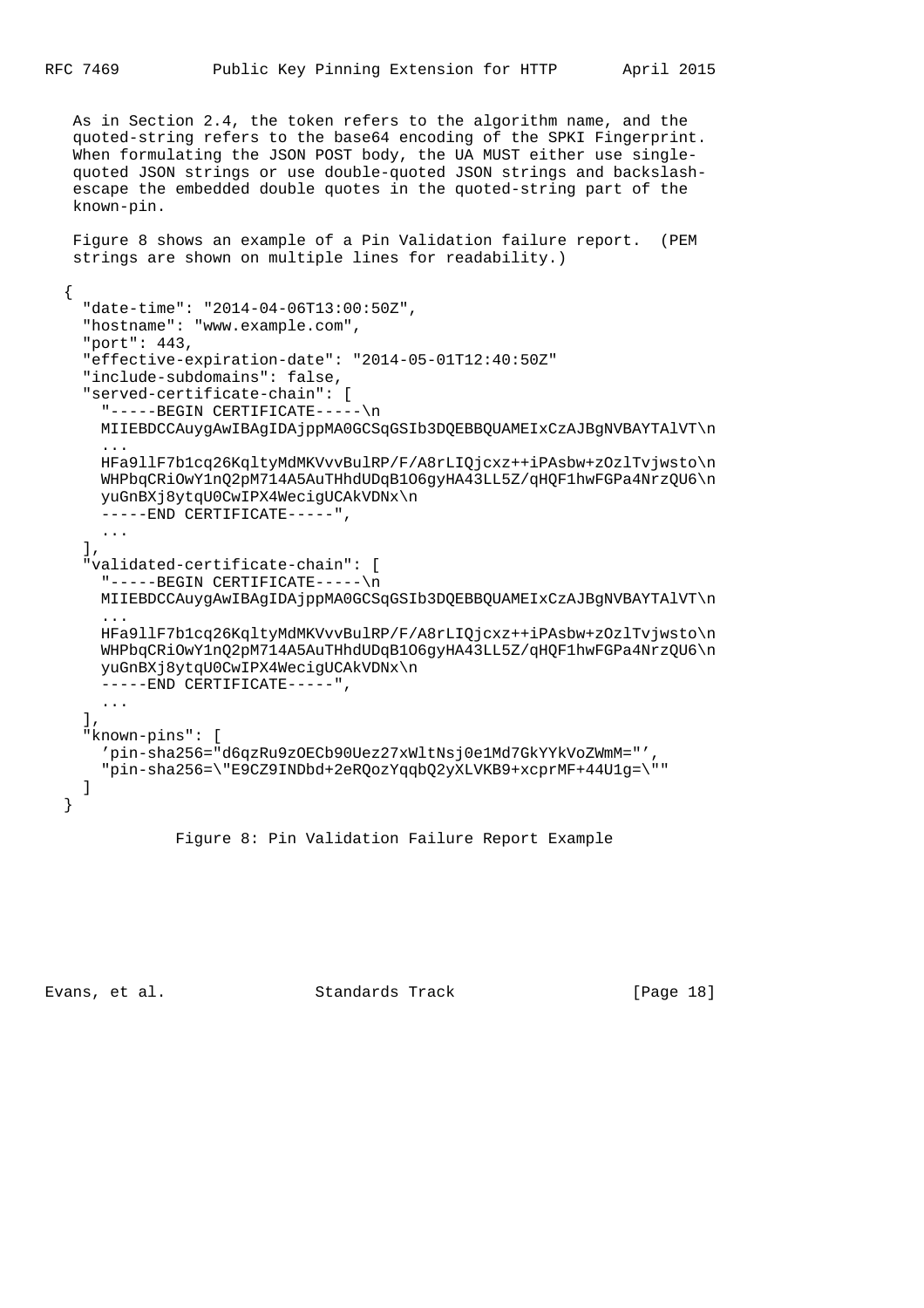### 4. Security Considerations

 Pinning public keys helps hosts strongly assert their cryptographic identity even in the face of issuer error, malfeasance, or compromise. But, there is some risk that a host operator could lose (or lose control of) their host's private key (such as by operator error or host compromise). If the operator had pinned only the key of the host's end-entity certificate, the operator would not be able to serve their web site or application in a way that UAs would trust for the duration of their pin's max-age. (Recall that UAs MUST close the connection to a host upon Pin Failure.)

 Therefore, there is a necessary trade-off between two competing goods: pin specificity and maximal reduction of the scope of issuers on the one hand; and flexibility and resilience of the host's cryptographic identity on the other hand. One way to resolve this trade-off is to compromise by pinning to the key(s) of the issuer(s) of the host's end-entity certificate(s). Often, a valid certificate chain will have at least two certificates above the end-entity certificate: the intermediate issuer and the trust anchor. Operators can pin any one or more of the public keys in this chain, and indeed MUST pin to issuers not in the chain (as, for example, a Backup Pin). Pinning to an intermediate issuer, or even to a trust anchor or root, still significantly reduces the number of issuers who can issue end entity certificates for the Known Pinned Host, while still giving that host flexibility to change keys without a disruption of service.

### 4.1. Maximum max-age

 As mentioned in Section 2.3.3, UAs MAY cap the max-age value at some upper limit. There is a security trade-off in that low maximum values provide a narrow window of protection for users who visit the Known Pinned Host only infrequently, while high maximum values might result in a UA's inability to successfully perform Pin Validation for a Known Pinned Host if the UA's noted Pins and the host's true Pins diverge.

 Such divergence could occur for several reasons, including: UA error; host operator error; network attack; or a Known Pinned Host that intentionally migrates all pinned keys, combined with a UA that has noted true Pins with a high max-age value and has not had a chance to observe the new true Pins for the host. (This last example underscores the importance for host operators to phase in new keys gradually and to set the max-age value in accordance with their planned key migration schedule.)

Evans, et al. Standards Track [Page 19]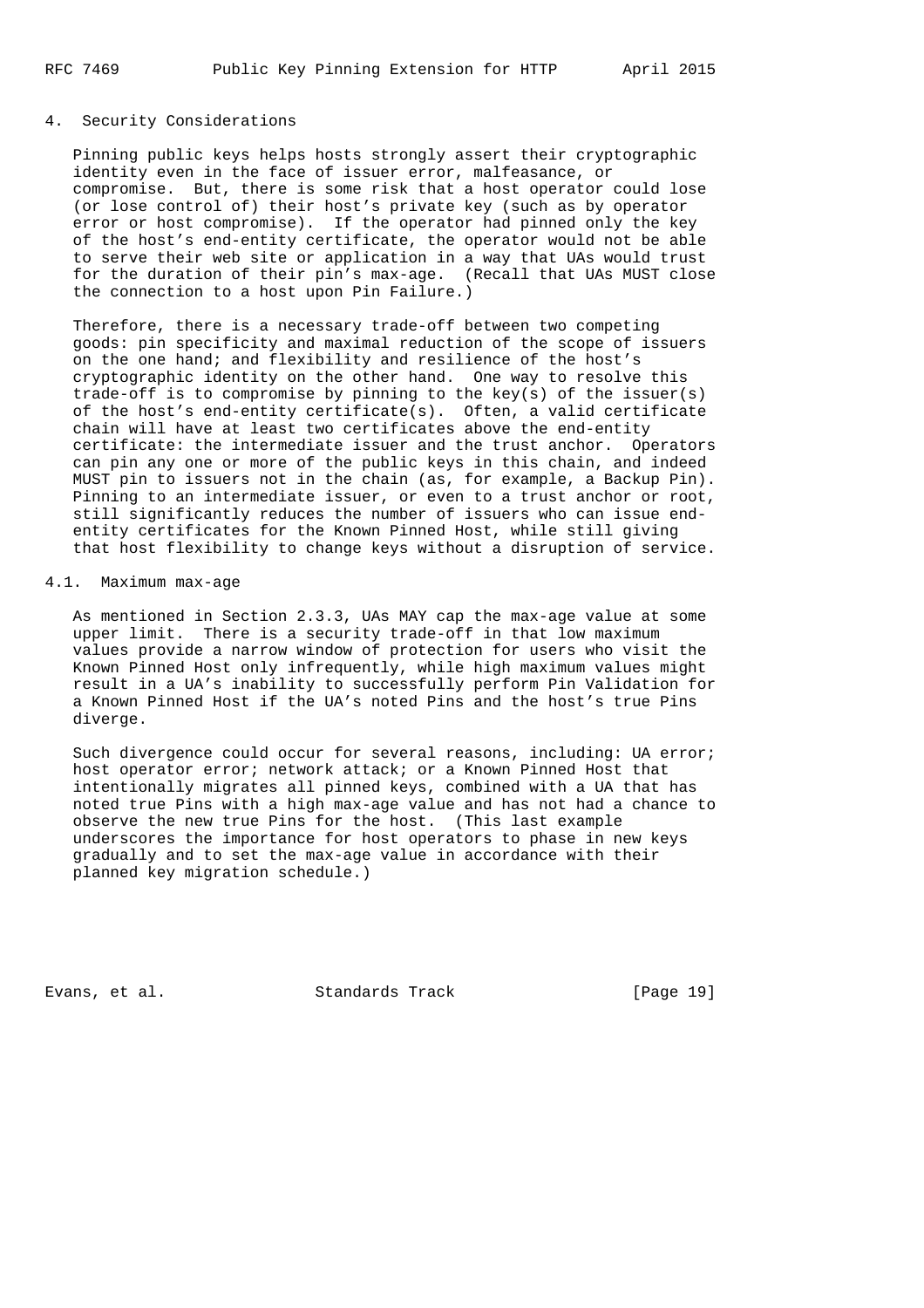There is probably no ideal upper limit to the max-age directive that would satisfy all use cases. However, a value on the order of 60 days (5,184,000 seconds) may be considered a balance between the two competing security concerns.

4.2. Using includeSubDomains Safely

 It may happen that Pinned Hosts whose hostnames share a parent domain use different Valid Pinning Headers. If a host whose hostname is a parent domain for another host sets the includeSubDomains directive, the two hosts' Pins may conflict with each other. For example, consider two Known Pinned Hosts, example.com and subdomain.example.com. Assume example.com sets a Valid Pinning Header such as this:

 Public-Key-Pins: max-age=12000; pin-sha256="ABC..."; pin-sha256="DEF..."; includeSubDomains

Figure 9: example.com Valid Pinning Header

 Assume subdomain.example.com sets a Valid Pinning Header such as this:

Public-Key-Pins: pin-sha256="GHI..."; pin-sha256="JKL..."

Figure 10: subdomain.example.com Valid Pinning Header

 Assume a UA that has not previously noted any Pins for either of these hosts. If the UA first contacts subdomain.example.com, it will note the Pins in the Valid Pinning Header, and perform Pin Validation as normal on subsequent connections. If the UA then contacts example.com, again it will note the Pins and perform Pin Validation on future connections.

 However, if the UA happened to visit example.com before subdomain.example.com, the UA would, due to example.com's use of the includeSubDomains directive, attempt to perform Pin Validation for subdomain.example.com using the SPKI hashes ABC... and DEF..., which are not valid for the certificate chains subdomain.example.com (which uses certificates with SPKIs GHI... and JLK...). Thus, depending on the order in which the UA observes the Valid Pinning Headers for hosts example.com and subdomain.example.com, Pin Validation might or might not fail for subdomain.example.com, even if the certificate chain the UA receives for subdomain.example.com is perfectly valid.

 Thus, Pinned Host operators must use the includeSubDomains directive with care. For example, they may choose to use overlapping pin sets for hosts under a parent domain that uses includeSubDomains, or to

Evans, et al. Standards Track [Page 20]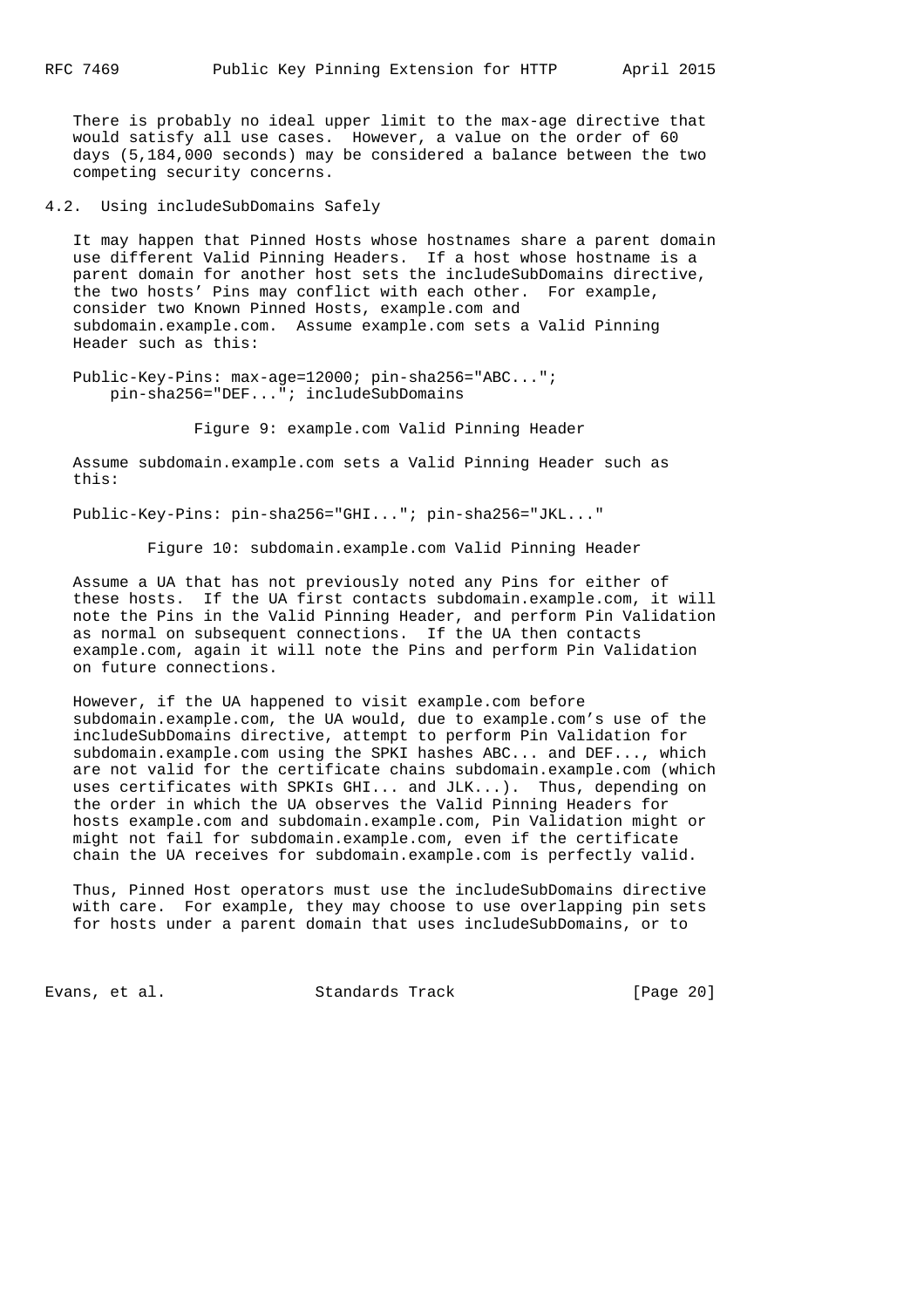not use the includeSubDomains directive in their effective-second level domains, or to simply use the same pin set for all hosts under a given parent domain.

# 4.3. Backup Pins

 The primary way to cope with the risk of inadvertent Pin Validation failure is to keep a Backup Pin. A Backup Pin is a fingerprint for the public key of a secondary, not-yet-deployed key pair. The operator keeps the backup key pair offline, and sets a pin for it in the PKP header. Then, in case the operator loses control of their primary private key, they can deploy the backup key pair. UAs, who have had the backup key pair pinned (when it was set in previous Valid Pinning Headers), can connect to the host without error.

 Because having a backup key pair is so important to recovery, UAs MUST require that hosts set a Backup Pin (see Section 2.5). The down side of keeping a not-yet-deployed key pair is that, if an attacker gains control of the private key, she will be able to perform a MITM attack without being discovered. Operators must take care to avoid leaking the key such as keeping it offline.

#### 4.4. Interactions With Cookie Scoping

 HTTP cookies [RFC6265] set by a Known Pinned Host can be stolen by a network attacker who can forge web and DNS responses so as to cause a client to send the cookies to a phony subdomain of the host. To prevent this, hosts SHOULD set the "secure" attribute and precisely scope the "domain" attribute on all security-sensitive cookies, such as session cookies. These settings tell the browser that the cookie should only be sent back to the specific host(s) (and not, e.g., all subdomains of a given domain), and should only be sent over HTTPS (not HTTP).

#### 4.5. Hostile Pinning

 An attacker who is able to obtain a valid certificate for a domain, either through misissuance by a Certification Authority or through other means, such as being the prior owner of a given domain, may attempt to perform 'hostile' pinning. In this scenario, the attacker provides a Valid Pinning Header that pins to a set of SPKIs of the attacker's choice. If a UA has not previously noted pins for that host, it may note the attacker's pins, preventing access to the legitimate site.

 This attack is mitigated through several means. Most prominently, the attack can only persist for the maximum max-age (see Section 4.1). Web host operators can reduce the opportunity for

Evans, et al. Standards Track [Page 21]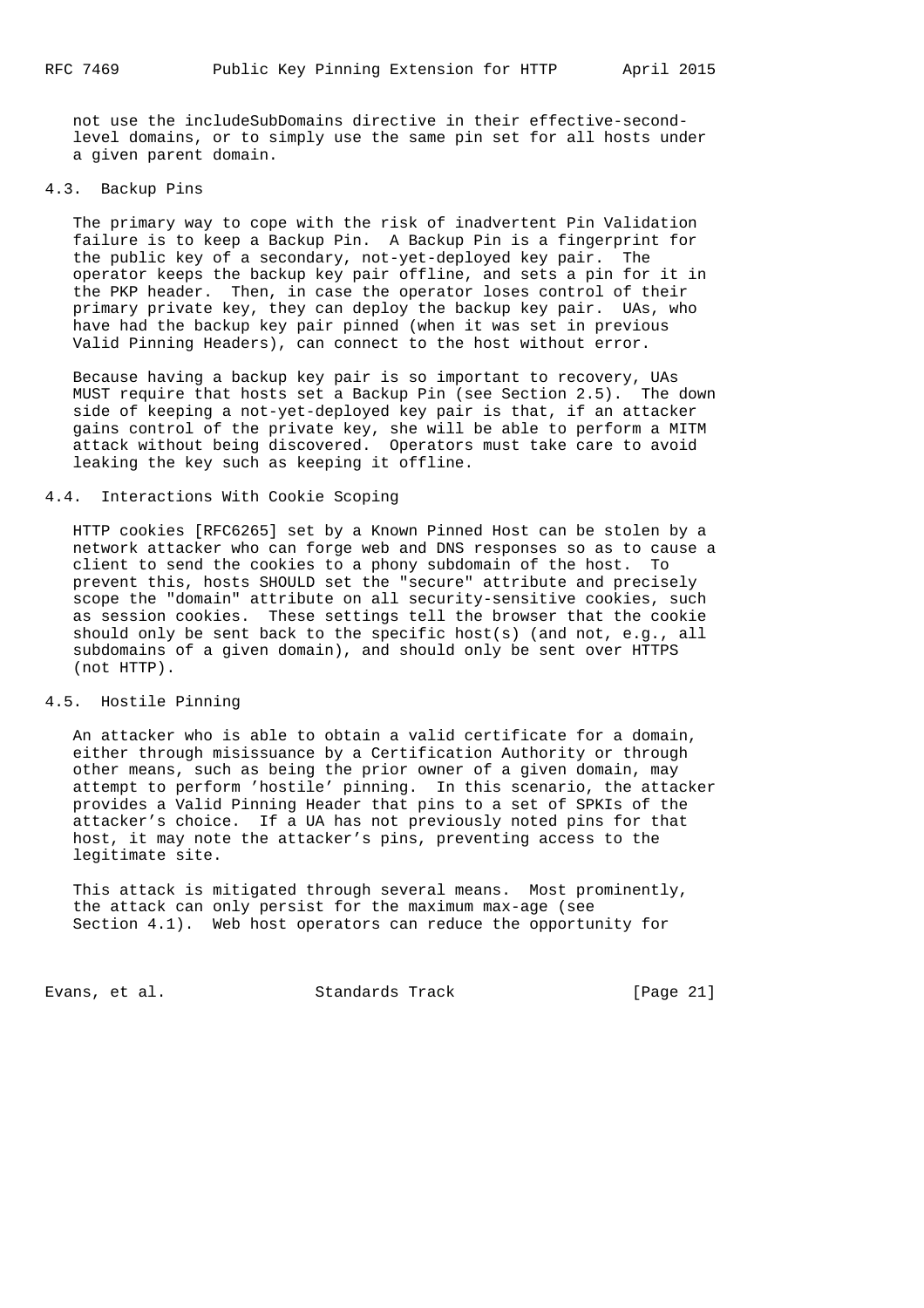attack by working to preload the host's pins within the UA. Operators may further detect such misissuance through other means, such as certificate transparency ([RFC6962]).

5. Privacy Considerations

 Hosts can use HSTS or HPKP as a "super-cookie", by setting distinct policies for a number of subdomains. For example, assume example.com wishes to track distinct UAs without explicitly setting a cookie, or that a previously set cookie is deleted from the UA's cookie store. Here are two attack scenarios.

- o example.com can use report-uri and the ability to pin arbitrary identifiers to distinguish UAs.
	- 1. example.com sets a Valid Pinning Header in its response to requests. The header asserts the includeSubDomains directive and specifies a report-uri directive as well. Pages served by the host also include references to subresource https://bad.example.com/foo.png.
	- 2. The Valid Pinning Header includes a "pin" that is not really the hash of an SPKI but is instead an arbitrary distinguishing string sent only in response to a particular request. For each request, the host creates a new, distinct distinguishing string and sets it as if it were a pin.
	- 3. The certificate chain served by bad.example.com does not pass Pin Validation given the pin set the host asserted in step (1). The HPKP-conforming UA attempts to report the Pin Validation failure to the specified report-uri, including the certificate chain it observed and the SPKI hashes it expected to see. Among the SPKI hashes is the distinguishing string in step (2).
- o Different site operators/origins can optionally collaborate by setting the report-uri to be in an origin they share administrative control of. UAs MAY, therefore, refuse to send reports outside of the origin that set the PKP or PKP-RO header.
- o example.com can use server name indication (SNI; [RFC3546]) and subdomains to distinguish UAs.
	- 1. example.com sets a Valid Pinning Header in its response to requests. The header asserts the includeSubDomains directive.

Evans, et al. Standards Track [Page 22]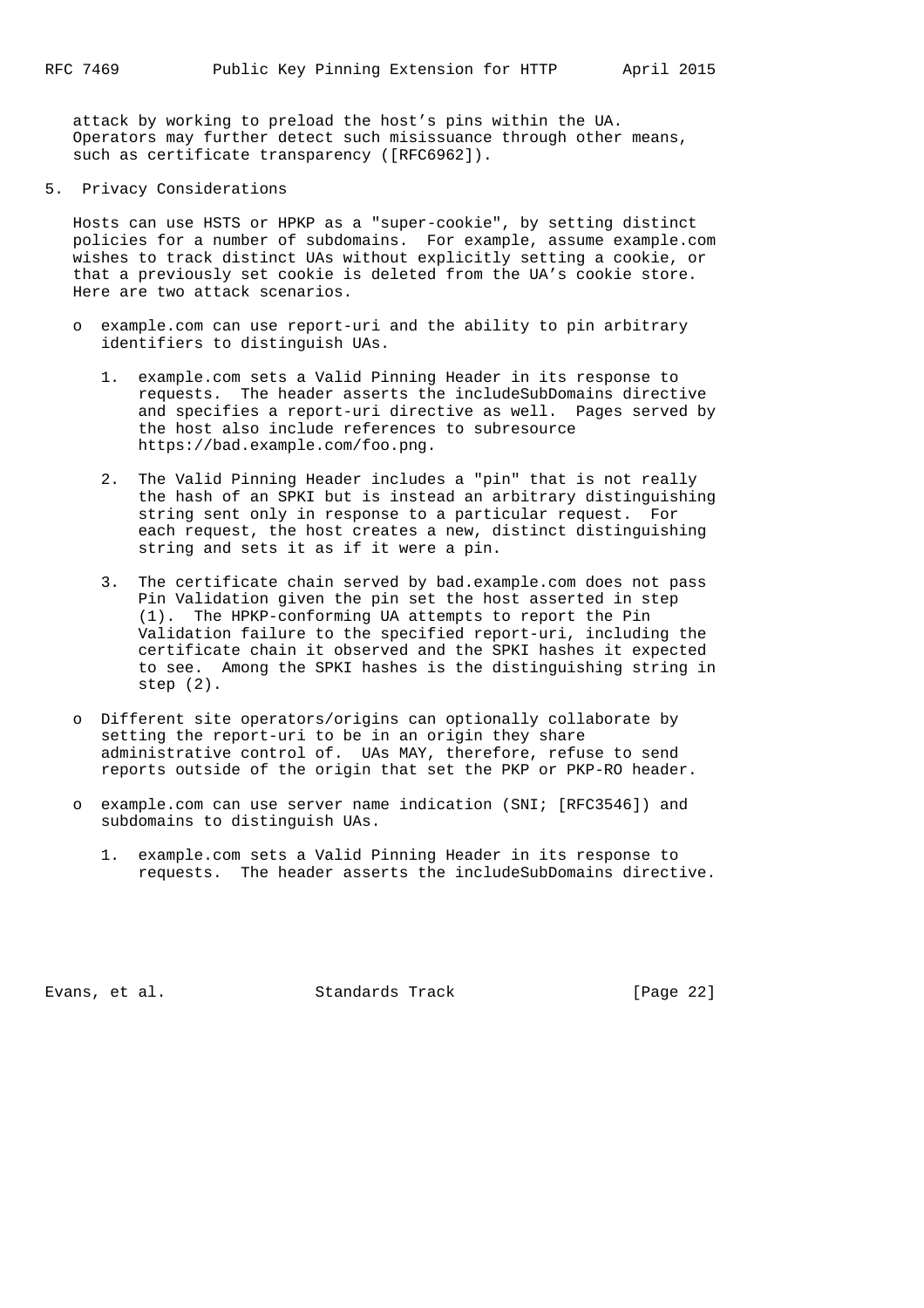- 2. On a subsequent page view, the host responds with a page including the subresource https://0.fingerprint.example.com/ foo.png, and the server responds using a certificate chain that does not pass Pin Validation for the pin-set defined in the Valid Pinning Header in step (1). The HPKP-conforming UA will close the connection, never completing the request to 0.fingerprint.example.com. The host may thus note that this particular UA had noted the (good) Pins for that subdomain.
- 3. example.com can distinguish 2^N UAs by serving Valid Pinning Headers from an arbitrary number N distinct subdomains. For any given subdomain n.fingerprint.example.com, the host may deliver a Valid Pinning Header to one UA, but not deliver it to a different UA. The server may then change the configuration for n.fingerprint.example.com. If the UA fails to connect, it was in the set of UAs that were pinned, which can be distinguished from the UAs that were not pinned, as they will succeed in connecting. The host may repeat this for a sufficient number of subdomains necessary to distinguish individual UAs.
- o Conforming implementations (as well as implementations conforming to [RFC6797]) must store state about which domains have set policies, hence which domains the UA has contacted. Because these policies cause remotely detectable behaviors, it is advisable that UAs have a way for privacy-sensitive users to clear current Pins for Pinned Hosts and that UAs allow users to query the current state of Pinned Hosts. In addition, note that because pinning a host implies a degree of persistent state, an attacker with physical access to a device may be able to recover information about hosts a user has visited, even if the user has cleared other parts of the UA's state.
- o Pin reports, as noted in Section 3, contains information about the certificate chain that has failed pin validation. In some cases, such as organization-wide compromise of the end-to-end security of TLS, this may include information about the interception tools and design used by the organization that the organization would otherwise prefer not be disclosed.

Evans, et al. Standards Track [Page 23]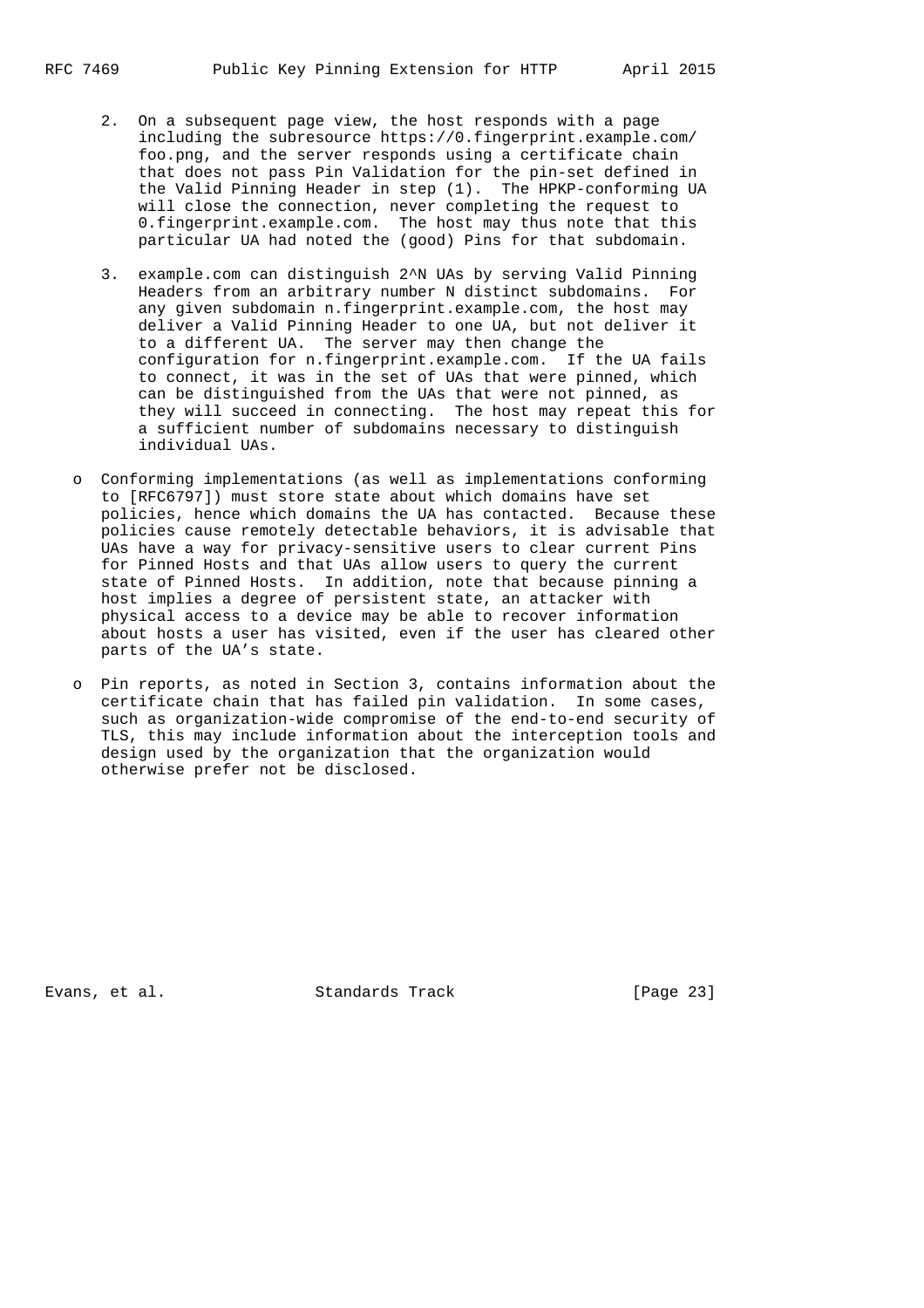6. IANA Considerations

 IANA has registered the response headers described in this document under "Permanent Message Header Field Names" in the "Message Headers" registry [message-headers] with the following parameters:

- o Header Field Names: Public-Key-Pins and Public-Key-Pins-Report- Only
- o Protocol: http
- o Status: standard
- o Reference: RFC 7469
- 7. Usability Considerations

 When pinning works to detect impostor Pinned Hosts, users will experience denial of service. It is advisable for UAs to explain the reason why, i.e., that it was impossible to verify the confirmed cryptographic identity of the host.

 It is advisable that UAs have a way for users to clear current Pins for Pinned Hosts and that UAs allow users to query the current state of Pinned Hosts.

- 8. References
- 8.1. Normative References
	- [RFC2119] Bradner, S., "Key words for use in RFCs to Indicate Requirement Levels", BCP 14, RFC 2119, March 1997, <http://www.rfc-editor.org/info/rfc2119>.
	- [RFC3339] Klyne, G. and C. Newman, "Date and Time on the Internet: Timestamps", RFC 3339, July 2002, <http://www.rfc-editor.org/info/rfc3339>.
	- [RFC3986] Berners-Lee, T., Fielding, R., and L. Masinter, "Uniform Resource Identifier (URI): Generic Syntax", STD 66, RFC 3986, January 2005, <http://www.rfc-editor.org/info/rfc3986>.
	- [RFC4648] Josefsson, S., "The Base16, Base32, and Base64 Data Encodings", RFC 4648, October 2006, <http://www.rfc-editor.org/info/rfc4648>.

Evans, et al. Standards Track [Page 24]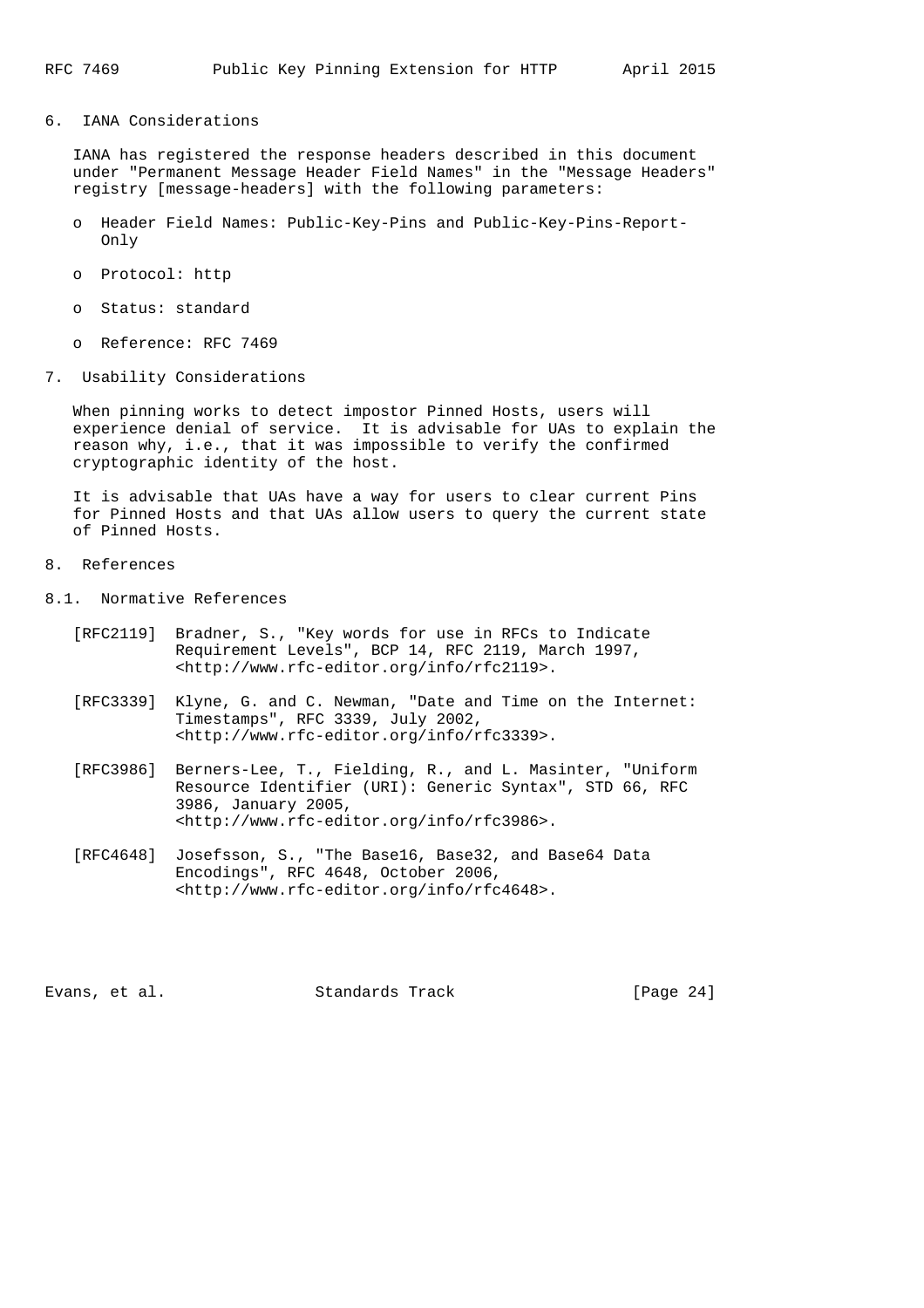- [RFC5234] Crocker, D., Ed. and P. Overell, "Augmented BNF for Syntax Specifications: ABNF", STD 68, RFC 5234, January 2008, <http://www.rfc-editor.org/info/rfc5234>.
- [RFC5246] Dierks, T. and E. Rescorla, "The Transport Layer Security (TLS) Protocol Version 1.2", RFC 5246, August 2008, <http://www.rfc-editor.org/info/rfc5246>.
	- [RFC5280] Cooper, D., Santesson, S., Farrell, S., Boeyen, S., Housley, R., and W. Polk, "Internet X.509 Public Key Infrastructure Certificate and Certificate Revocation List (CRL) Profile", RFC 5280, May 2008, <http://www.rfc-editor.org/info/rfc5280>.
	- [RFC6234] Eastlake 3rd, D. and T. Hansen, "US Secure Hash Algorithms (SHA and SHA-based HMAC and HKDF)", RFC 6234, May 2011, <http://www.rfc-editor.org/info/rfc6234>.
	- [RFC6265] Barth, A., "HTTP State Management Mechanism", RFC 6265, April 2011, <http://www.rfc-editor.org/info/rfc6265>.
	- [RFC6797] Hodges, J., Jackson, C., and A. Barth, "HTTP Strict Transport Security (HSTS)", RFC 6797, November 2012, <http://www.rfc-editor.org/info/rfc6797>.
	- [RFC7159] Bray, T., Ed., "The JavaScript Object Notation (JSON) Data Interchange Format", RFC 7159, March 2014, <http://www.rfc-editor.org/info/rfc7159>.
	- [RFC7230] Fielding, R., Ed. and J. Reschke, Ed., "Hypertext Transfer Protocol (HTTP/1.1): Message Syntax and Routing", RFC 7230, June 2014, <http://www.rfc-editor.org/info/rfc7230>.
	- [RFC7234] Fielding, R., Ed., Nottingham, M., Ed., and J. Reschke, Ed., "Hypertext Transfer Protocol (HTTP/1.1): Caching", RFC 7234, June 2014, <http://www.rfc-editor.org/info/rfc7234>.
	- [RFC7468] Josefsson, S. and S. Leonard, "Textual Encodings of PKIX, PKCS, and CMS Structures", RFC 7468, April 2015, <http://www.rfc-editor.org/info/rfc7468>.
	- [W3C.REC-html401-19991224] Raggett, D., Hors, A., and I. Jacobs, "HTML 4.01 Specification", World Wide Web Consortium Recommendation REC-html401-19991224, December 1999, <http://www.w3.org/TR/1999/REC-html401-19991224>.

Evans, et al. Standards Track [Page 25]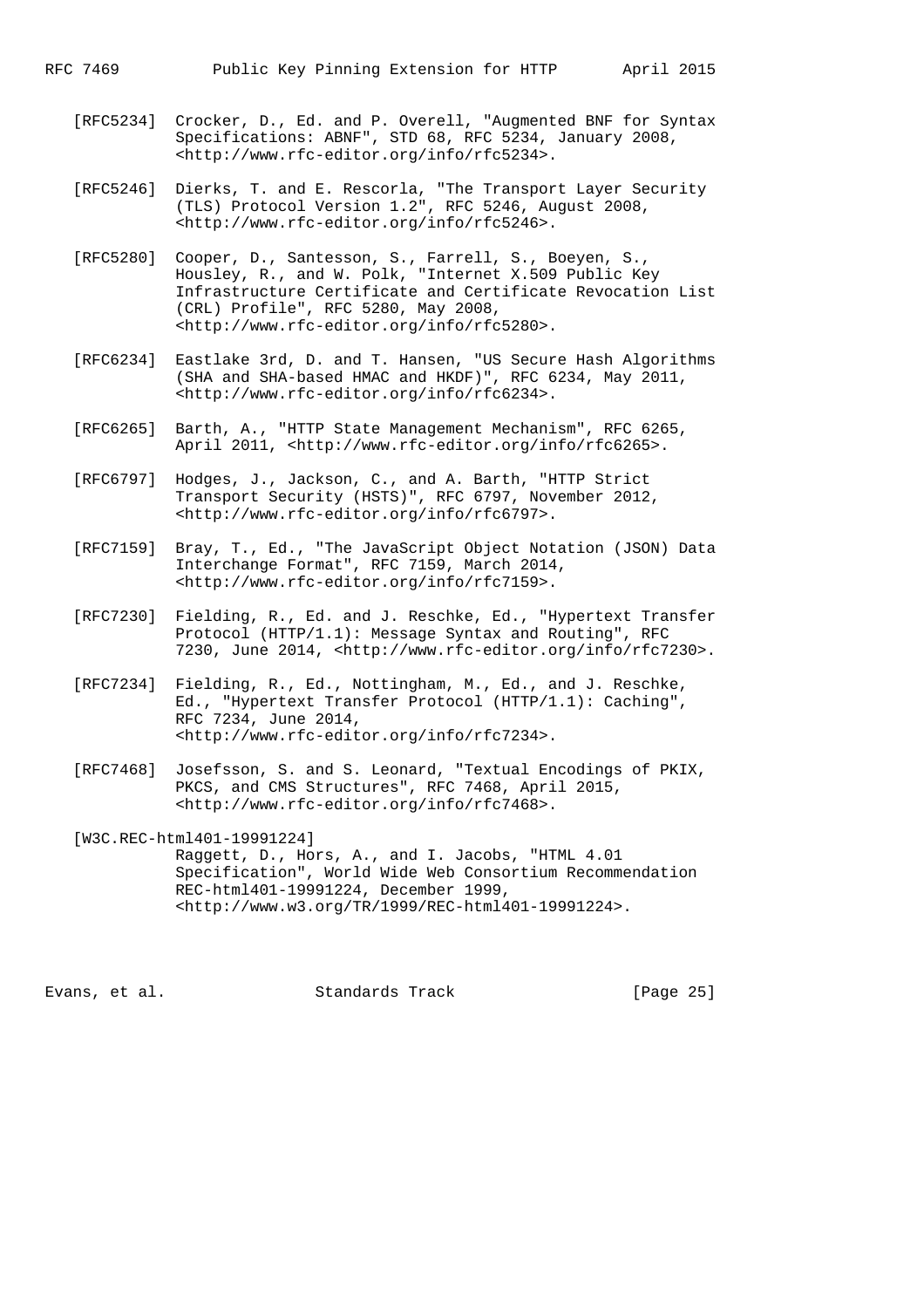[message-headers] IANA, "Message Headers", <http://www.iana.org/assignments/message-headers/>.

### 8.2. Informative References

- [RFC3546] Blake-Wilson, S., Nystrom, M., Hopwood, D., Mikkelsen, J., and T. Wright, "Transport Layer Security (TLS) Extensions", RFC 3546, June 2003, <http://www.rfc-editor.org/info/rfc3546>.
- [RFC6962] Laurie, B., Langley, A., and E. Kasper, "Certificate Transparency", RFC 6962, June 2013, <http://www.rfc-editor.org/info/rfc6962>.
- [TACK] Marlinspike, M., "Trust Assertions for Certificate Keys", Work in Progress, draft-perrin-tls-tack-02, January 2013.

[why-pin-key]

```
 Langley, A., "Public Key Pinning", Imperial Violet: Adam
 Langley's Weblog, May 2011,
 <https://www.imperialviolet.org/2011/05/04/pinning.html>.
```
Evans, et al. Standards Track [Page 26]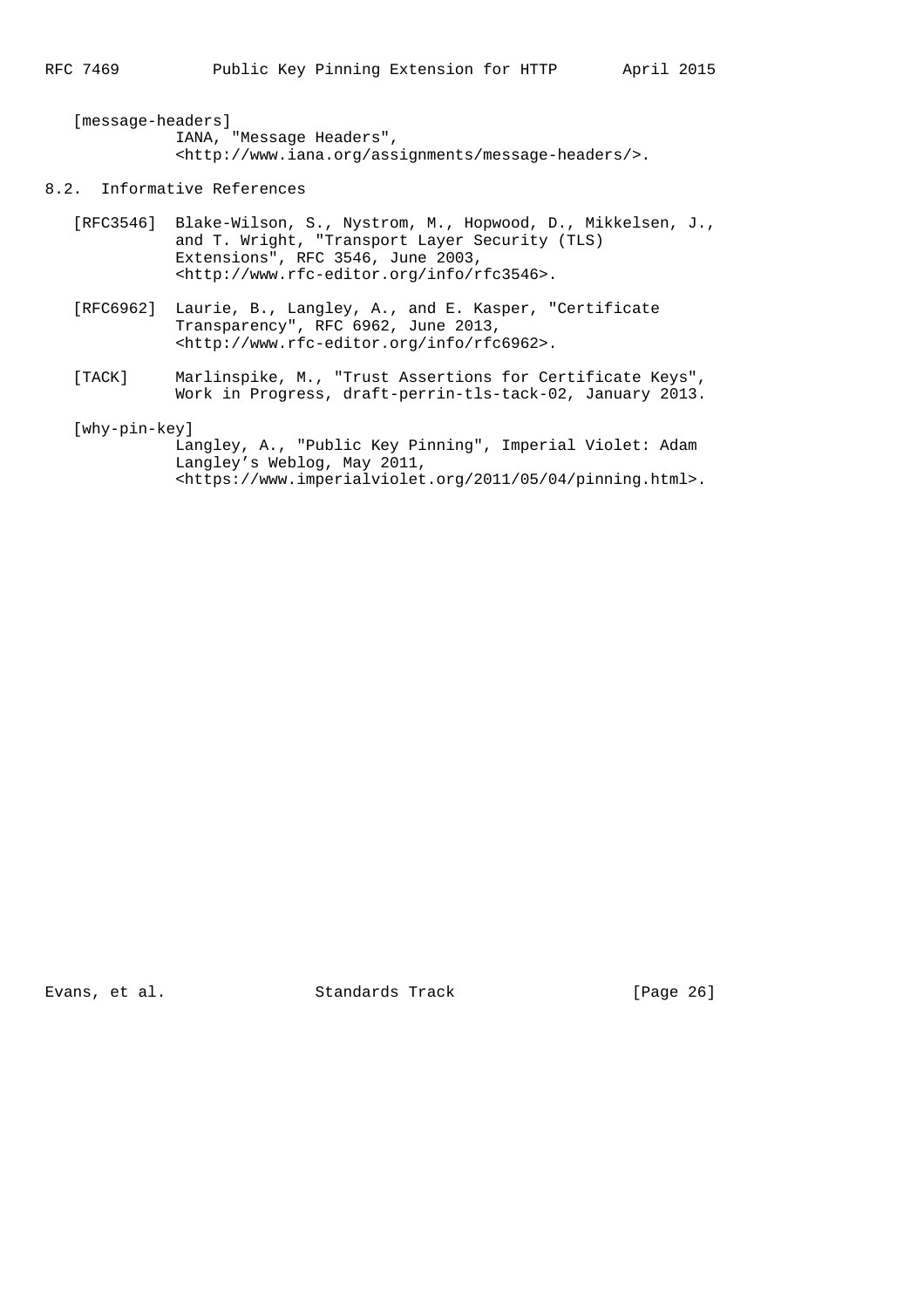Appendix A. Fingerprint Generation

 This Portable Operating System Interface (POSIX) shell program generates SPKI Fingerprints, suitable for use in pinning, from PEM encoded certificates. It is non-normative.

 openssl x509 -noout -in certificate.pem -pubkey | \ openssl asn1parse -noout -inform pem -out public.key openssl dgst -sha256 -binary public.key | openssl enc -base64

Figure 11: Example SPKI Fingerprint Generation Code

Appendix B. Deployment Guidance

 This section is non-normative guidance that may smooth the adoption of public key pinning.

- o Operators should get the backup public key signed by a different (root and/or intermediary) CA than their primary certificate, and store the backup key pair safely offline. The semantics of an SPKI Fingerprint do not require the issuance of a certificate to construct a valid Pin. However, in many deployment scenarios, in order to make a Backup Pin operational, the server operator will need to have a certificate to deploy TLS on the host. Failure to obtain a certificate through prior arrangement will leave clients that recognize the site as a Known Pinned Host unable to successfully perform Pin Validation until such a time as the operator can obtain a new certificate from their desired certificate issuer.
- o It is most economical to have the backup certificate signed by a completely different signature chain than the live certificate, to maximize recoverability in the event of compromise of either the root or intermediary signer.
- o Operators should periodically exercise their Backup Pin plan -- an untested backup is no backup at all.
- o Operators should start small. Operators should first deploy public key pinning by using the report-only mode together with a report-uri directive that points to a reliable report collection endpoint. When moving out of report-only mode, operators should start by setting a max-age of minutes or a few hours and gradually increase max-age as they gain confidence in their operational capability.

Evans, et al. Standards Track [Page 27]